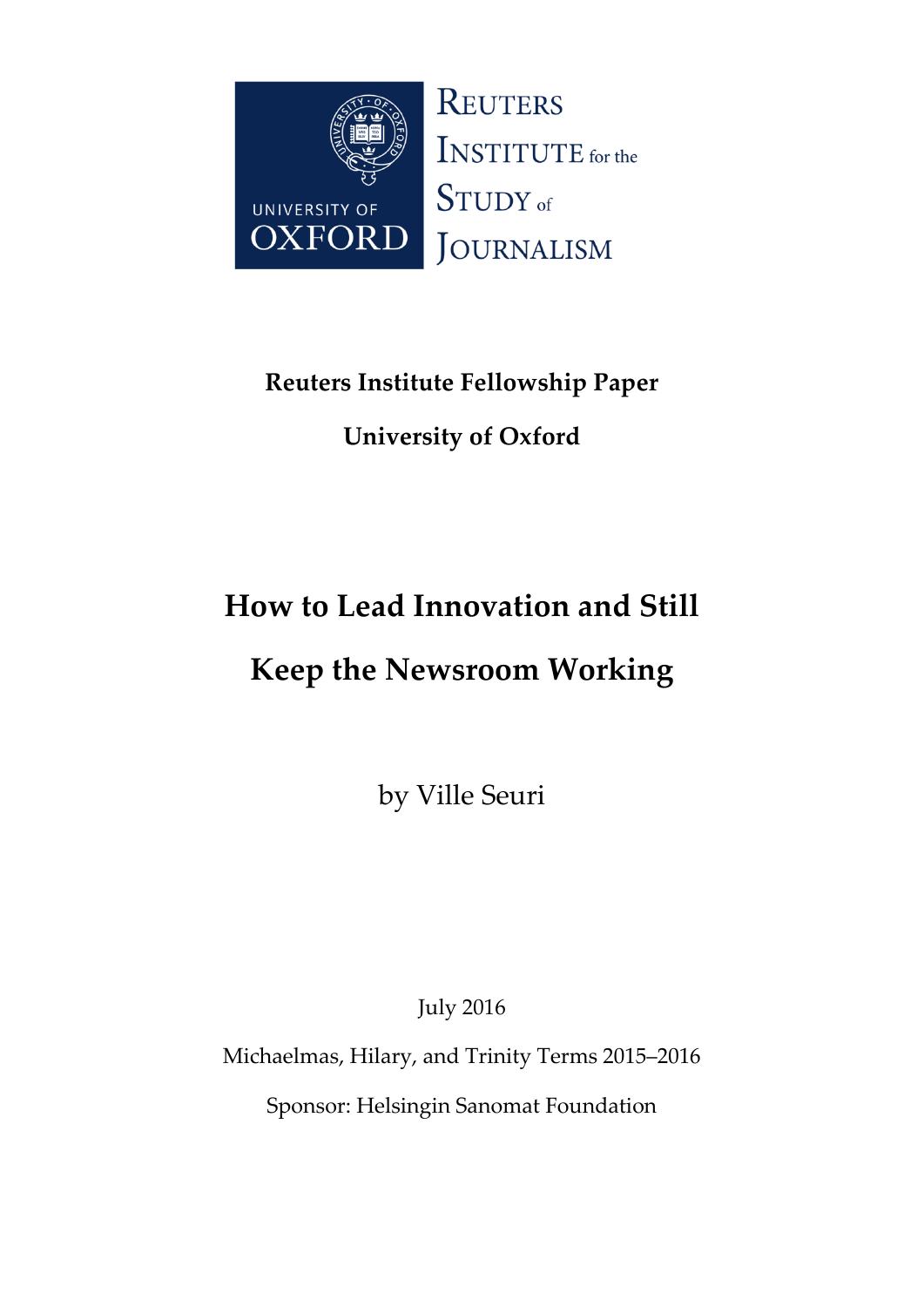# Table of contents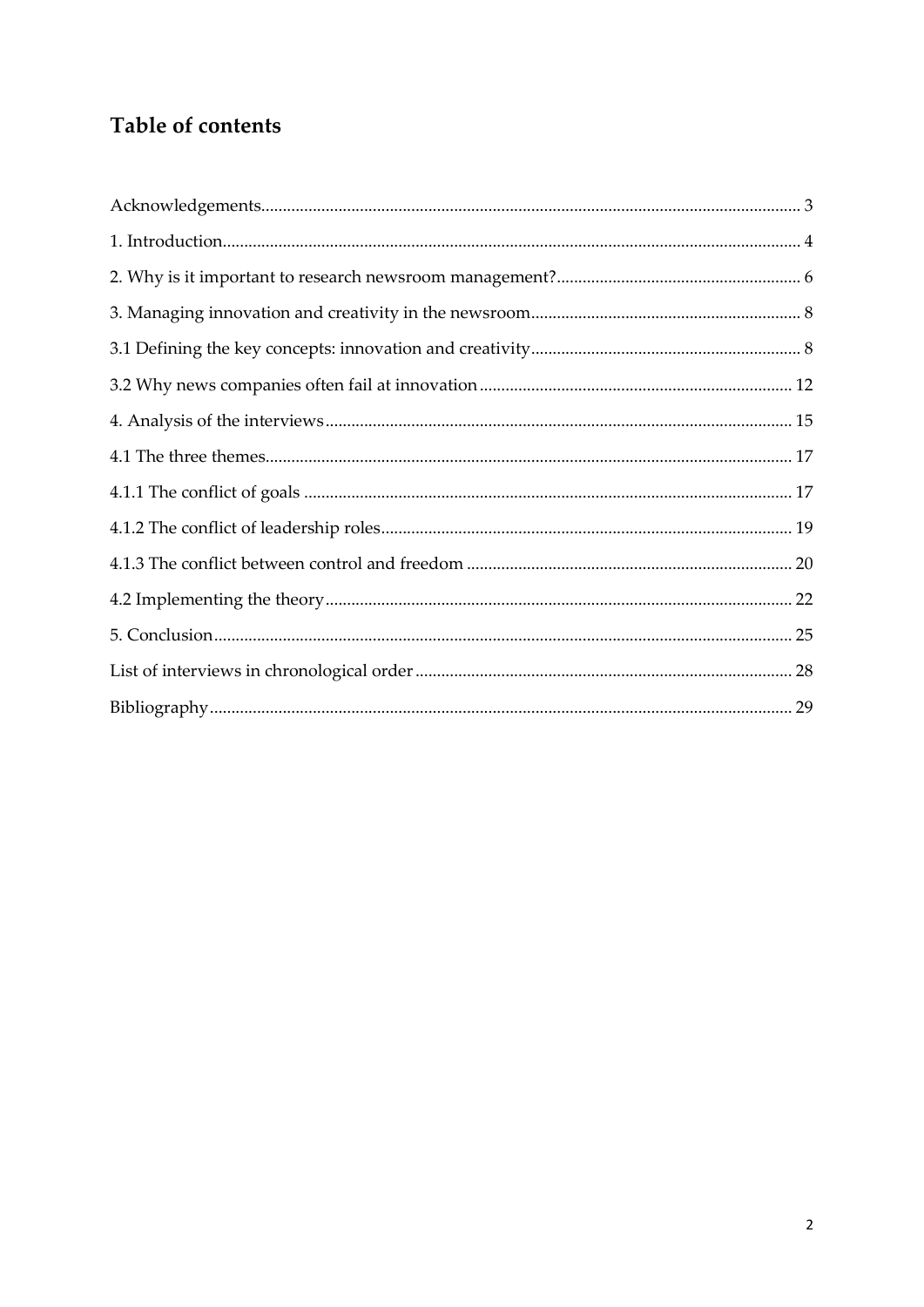## **Acknowledgements**

First of all, I'd like to thank the Helsingin Sanomat Foundation for the grant that has made it possible for me to spend a wonderful and enlightening year in Oxford. Apart from that, I am greatly indebted to my supervisor Richard Sambrook, whose vast network of contacts proved crucial for my work, to James Painter, the Director for the Reuters Institute's Fellowship program, and to Ewan King, Ninni Lehtniemi, and Dulce Pedroso, who have provided me with invaluable advice on the language, structure, and substance of this paper. Lucy Küng and Nando Malmelin have also kindly shared their views with me.

Furthermore, I'd like to thank my interviewees who so kindly shared their time and wisdom with a stranger and all my fellows at the Reuters Institute from whom I have learned so much. Lastly, though, my greatest gratitude is to my family: Salla, Turkka, and Ohto who I have to thank for love and support all through this year, and Aarni who joined us halfway through it.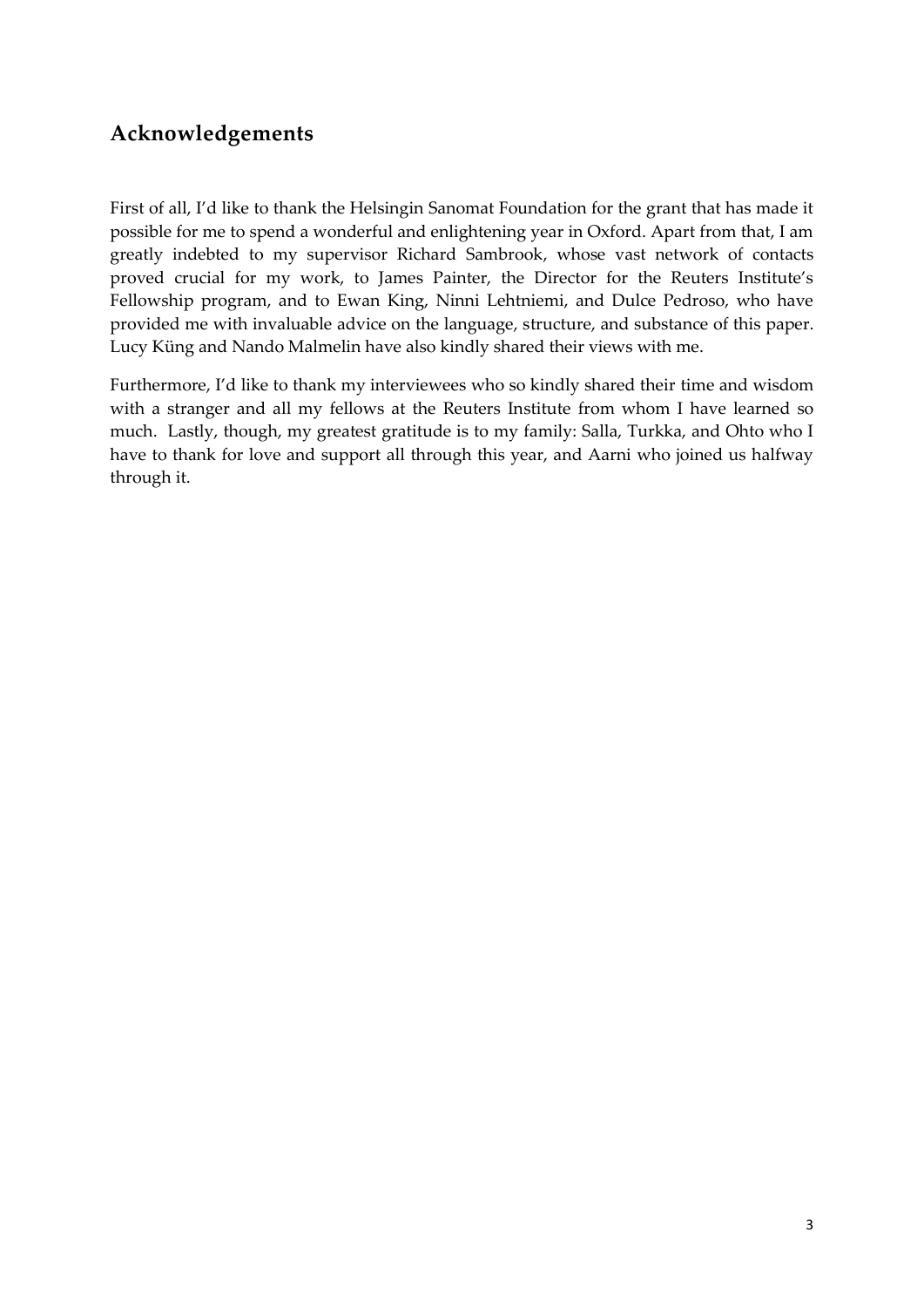## **1. Introduction**

Like so many editors, I never meant to become a manager of any kind. When I started in journalism in the beginning of the 2000s, I did it because I loved writing, I loved meeting new, exciting people, and I loved seeing my name in the paper. (After all, we are all narcissists, as my old journalism professor Kaarle Nordenstreng often used to say.)

Thus, when I first drifted into managerial positions at *Helsingin Sanomat*, the major Finnish newspaper I still work for, I felt out of my depth: I had neither the people skills nor the necessary training. I felt I had to pretend I knew what I was doing. The feeling never subsided, but gradually I understood that I was not the only one. Nearly all the other editors were also doing it: trying to imitate what their seniors were doing and clinging onto the few pieces of management advice they ever got like believers to their favourite Bible verse.

Therefore, I was relieved when Sheila Fitzsimons, a media change specialist I spoke to in one of my first research interviews, said this about newspaper editors: "[They] were never really picked for their management skills. They were picked for their news judgement skills." Fitzsimons' note verified my view that management skills are often a secondary factor when newsroom leaders are recruited.

In this paper, I aim to show that this should not be so, and that the turbulent times we are living in places enormous demands on the way people are led in the newsroom. Apart from senior managers, I will be concentrating on the work done by middle-tier editors, because they play a great role in turning strategy into reality. For the purposes of my research I have simplified the challenge into a task of combining the day to day operation of the newsroom with innovation and renewal.

The reason I want to focus on innovation and renewal is, of course, the ongoing crisis of the news media. Media companies are currently undergoing a number of simultaneous changes that are driven by developments in communication technology, convergence of different forms of media, globalisation, and changing audience needs. These underline the need media companies have to continuously innovate to meet these challenges. (Baumann 2013, 78–79; Picard 2011, 5.) Apart from the need for innovation, there is also a growing need for creativity in a wider sense, since developing technology and changing audience preferences underline demand for content that is presented and distributed in a novel way. According to Küng (2010, 47–48), creativity has always played a vital role in the media, but in turbulent times its role becomes even more important. It is essential in creating an organisational environment where employees can ensure that the organisation is capable of tackling unforeseen changes, and media managers bear the brunt of responsibility for making this happen (ibid).

The implications the need for innovation and creativity has on strategic management have been somewhat widely explored. According to Mierzejewska (2011, 14), strategic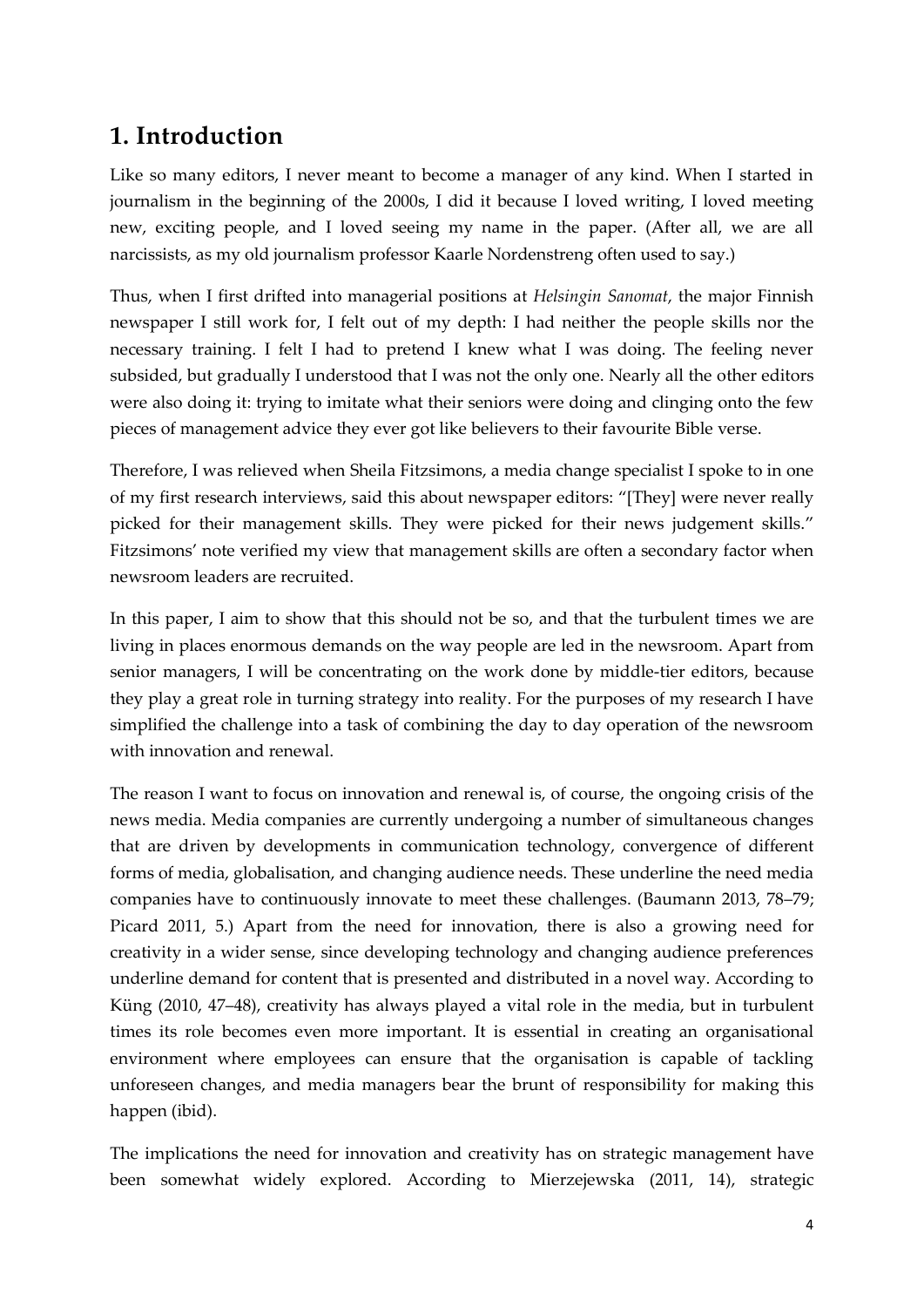management has been the most widely used framework in media management studies, even though the whole field remains in her view "underexplored and undertheorised". Conversely, the role of those newsroom managers implementing the new strategies, namely the various section editors and desk heads, has been all but invisible in media management research.

In this paper I will talk to editors from several legacy news companies and their digital rivals, along with former news professionals. To bring my findings into a wider perspective I will reflect on work done by scholars of creativity and media management. My hypothesis is that good management of creativity and innovation helps overcome the problem of combining day-to-day operation with innovation. My research questions are: 1) How do the interviewees see the problem of combining the aforementioned tasks? 2) How do they think the problem could be overcome? 3) How do the interviewees' views fit into the scholars' views?

In the next chapter I will go into more depth about why it is so important to study management in news companies. I will draw on the work of several scholars to show that the work of editors is becoming in many ways more important than it ever was. In chapter three I will present and define the key concepts used in the research and argue that the skill to manage creativity is one of the most important capabilities a contemporary newsroom manager can have. I will show that, according to previous research, managing creativity well does not only influence the organisation's capability to innovate, but can also lead to greater satisfaction at work, and to greater efficiency.

Chapter four is dedicated to the presentation of the findings of this study. I will first present the themes that emerged from the interviews when they were analysed, and then read the analysis in the light of the studies presented in the preceding chapter. Finally, in chapter five I will summarise my findings and present the questions that are left open for future research. In the summary you will also find a checklist of the most important management tasks an editor in a changing newsroom faces; if you are very strapped for time, you may want to skip to the list first.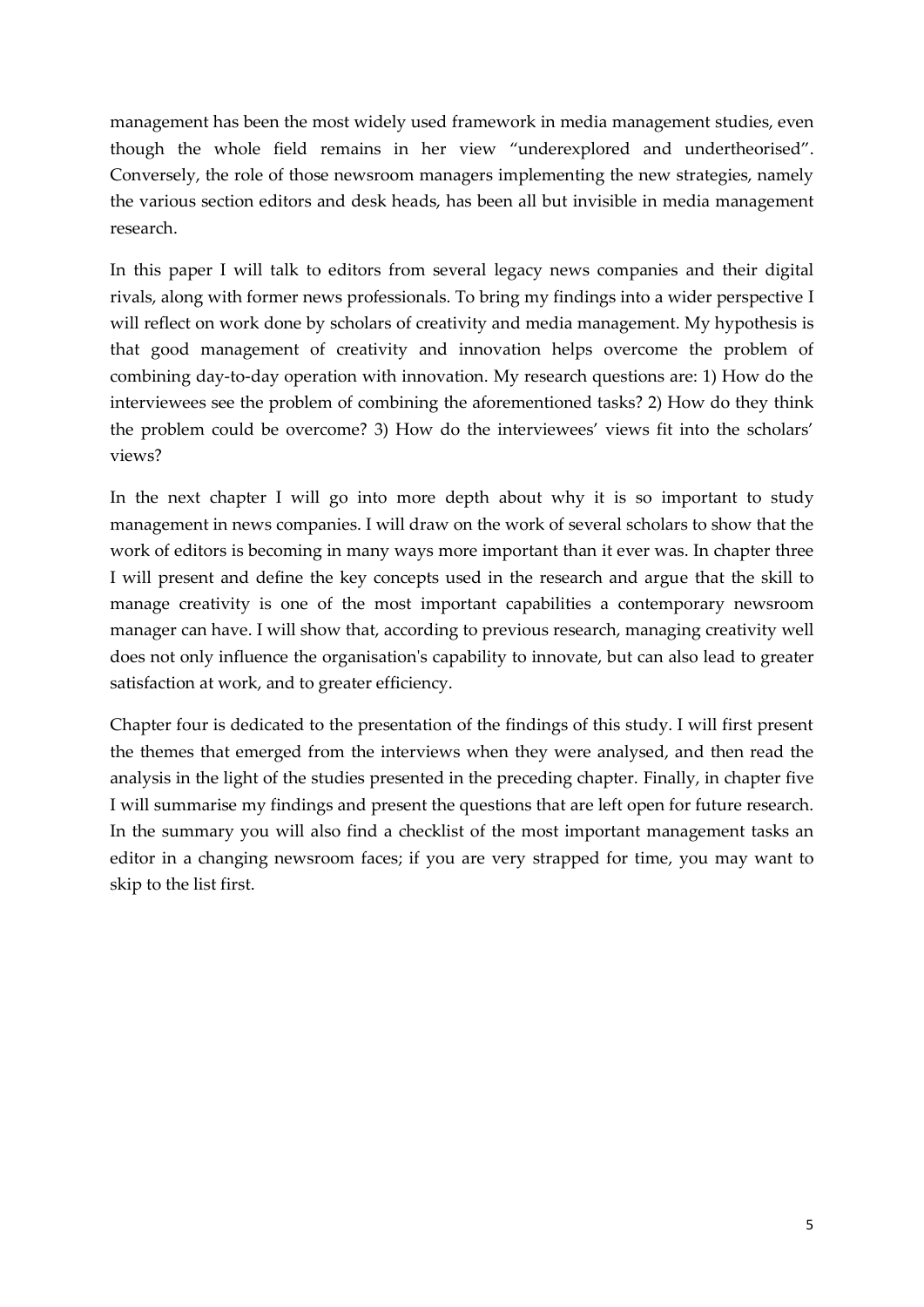## **2. Why is it important to research newsroom management?**

The study of media management is a young discipline. As recently as fifteen years ago Lampel et al (2000, 263) was able to argue that management scholars have nearly totally neglected the study of the media and other cultural industries, because the managerial practices common to these industries are "at odds with our established views of managing organizations". Since then things have gotten better, but still most media scholars share the view of Mierzejewska cited in the introduction: the study of media management is an underexplored and, furthermore, a very diverse field that combines elements from different academic disciplines, schools of thought, and methodologies, and is thus hard to comprehend as a whole (Küng 2008 2–3, Malmelin 2015 8–9).

Furthermore, the discord between theories of management and managerial practices in the media (Lampel et al 2000, 8; Malmelin 2015, 8) may have led to a certain disregard of the theory of management in media organisations themselves and especially in the news industry, where managerial and journalistic skills have been thought to go hand in hand, and journalists have traditionally only become managers after long careers as reporters, correspondents and such. In addition, the contemporary newsroom managers are often so occupied with their daily work that they have little time to reflect on the way they manage their juniors (for the situation in Finland, see Koljonen 2013). These questions, unfortunately, are not in the scope of this research, but they would warrant more attention, because they may still have implications on how newsrooms are run.

Anyhow, most scholars agree that the role of media managers – and the editors in newsrooms – is on the rise. There are several contemporary trends that contribute to this. For the sake of consistency I have summarised them into three trends.

- 1. In a diverse, distributed media environment the role of **branding** becomes ever more important, and the editors are the ones responsible for looking after the brand. In 2015, in his yearly media predictions, digital consultant Nic Newman (2015, 29) claimed that the audiences will "realise that even online-pure-play sites are shaped, given pitch and tone, branded by people other than writers and contributors."
- 2. **Convergence** means that content produced by any news outlet will be distributed over a number of different media, in a number of formats, through any number of distribution channels and over a somewhat long period of time. This, in itself, is a cooperative enterprise of numerous professionals, either inside or outside the company, whose work has to be coordinated by an editor. (Koljonen 2013, 111–112.)
- 3. Lastly is what this study concentrates on: **leading people**. Newman (ibid) refers to recent high profile rows and resignations in news outlets and argues that they "should remind people that how journalists are organised, motivated and led in teams really matters." Deuze (2010, x), drawing on his correspondence with media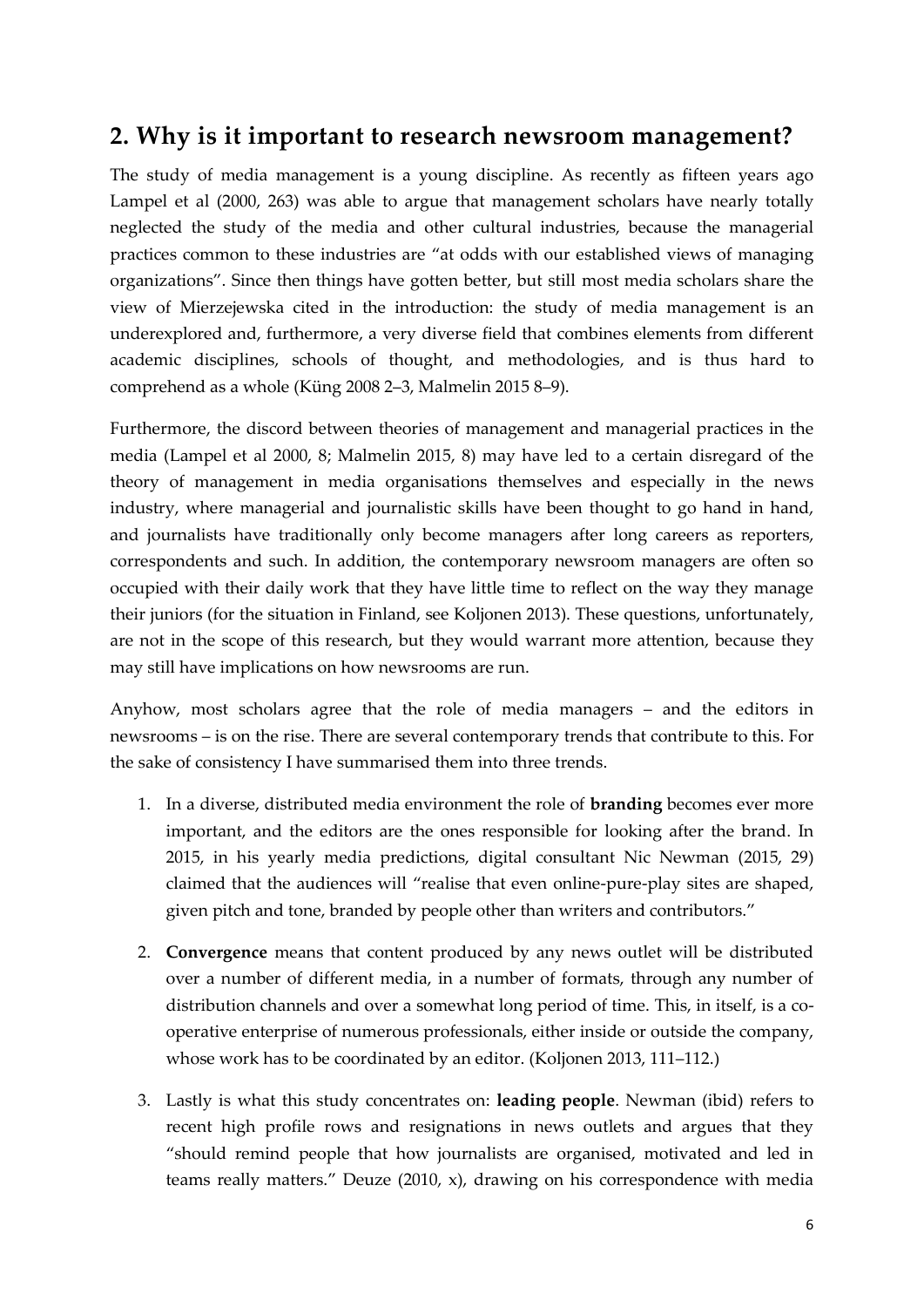workers, goes so far as to argue that "[i]n short, the problem of contemporary media work, as felt and experienced by its practitioners, is management." According to Hellman and Nieminen, as times get hard and organisations have to be trimmed for constant change, leadership becomes more important than management, and a leader's work becomes more demanding – but, at the same time, more rewarding (Hellman & Nieminen 2015, 41–42).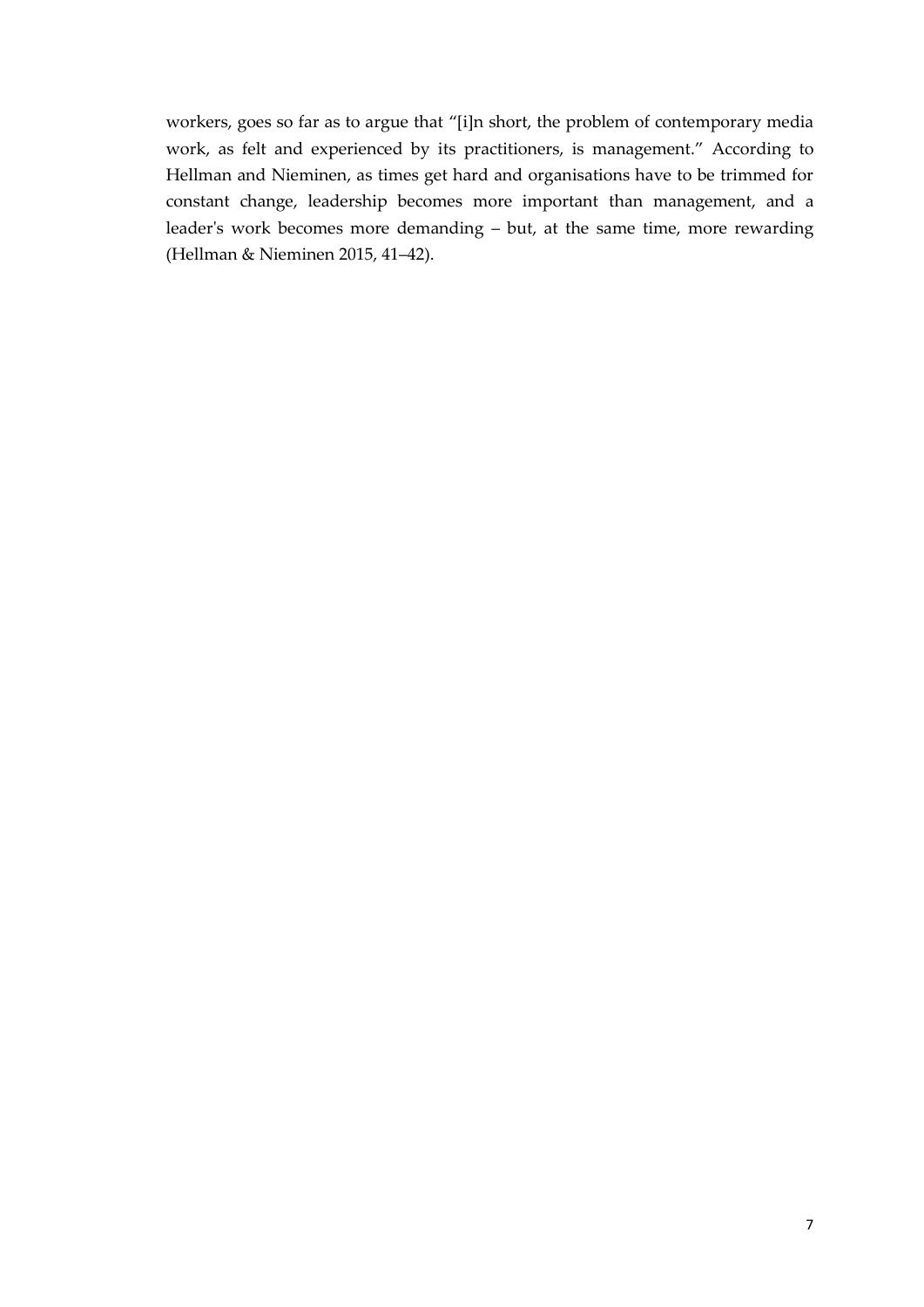## **3. Managing innovation and creativity in the newsroom**

Innovation has for some time now been the buzzword in news companies around the world, and for a reason. As noted in the introduction, the perfect storm that has gathered around the old news outlets demands them to accommodate one change after another, to come up with new ways to present and distribute their content, and all the while continue making profit. This means that there is a great need for continuous innovation.

Innovation as a company's resource is closely linked with its ability to enhance the creativity of its employees. Management of creativity can be seen as a company's capability of bringing out the creative potential of its workforce, whereas management of innovation comprises the processes by which this creativity is channelled to serve the strategic goals of the organisation in question, thus leading into the creation of new products, new ways to organise the workflow, and the like.

Succeeding in managing innovation and creativity is especially important for companies that try to survive in an unstable, turbulent environment. Deuze and Stewart (2011, 5) write that "rising costs, declining revenue (especially from advertising), and increasing competition" lead to an "increased focus on idiosyncratic creativity to rise above the many challenges and win the ongoing competition for market demand." Furthermore, Küng (2011, 52–55; 2008, 219–223) sees tapping "unexploited reserves of creativity" as one of the five things media managers need to do to ensure their companies stand a chance on the changing media market.

In this chapter I will look more closely into what is meant by innovation and creativity, and how newsroom managers can help advance these in their work. Finally, I will ask whether news work has been or ever can be innovative and creative, and if not, whether it can ever change.

## **3.1 Defining the key concepts: innovation and creativity**

Innovation and its management has been thoroughly explored in scientific literature, but media innovation still remains a rather marginal topic (Malmelin 2015, 78). Nevertheless, as noted before, innovation is an important concept when dealing with the challenges media companies face.

Above all, innovations are defined by their novelty. Though novelty is always relational, they are considered to introduce something new into the socioeconomic system. However, an innovation should not be confused with an invention, as often happens in everyday language. In scientific literature an invention is a new idea or theory, often born as a result of years and years of research, whereas an innovation is the implementation of a new idea in a market or a social setting. Often there is a great gap in time before any innovations are derived from a specific invention. Thus innovations are seen to be processual by character,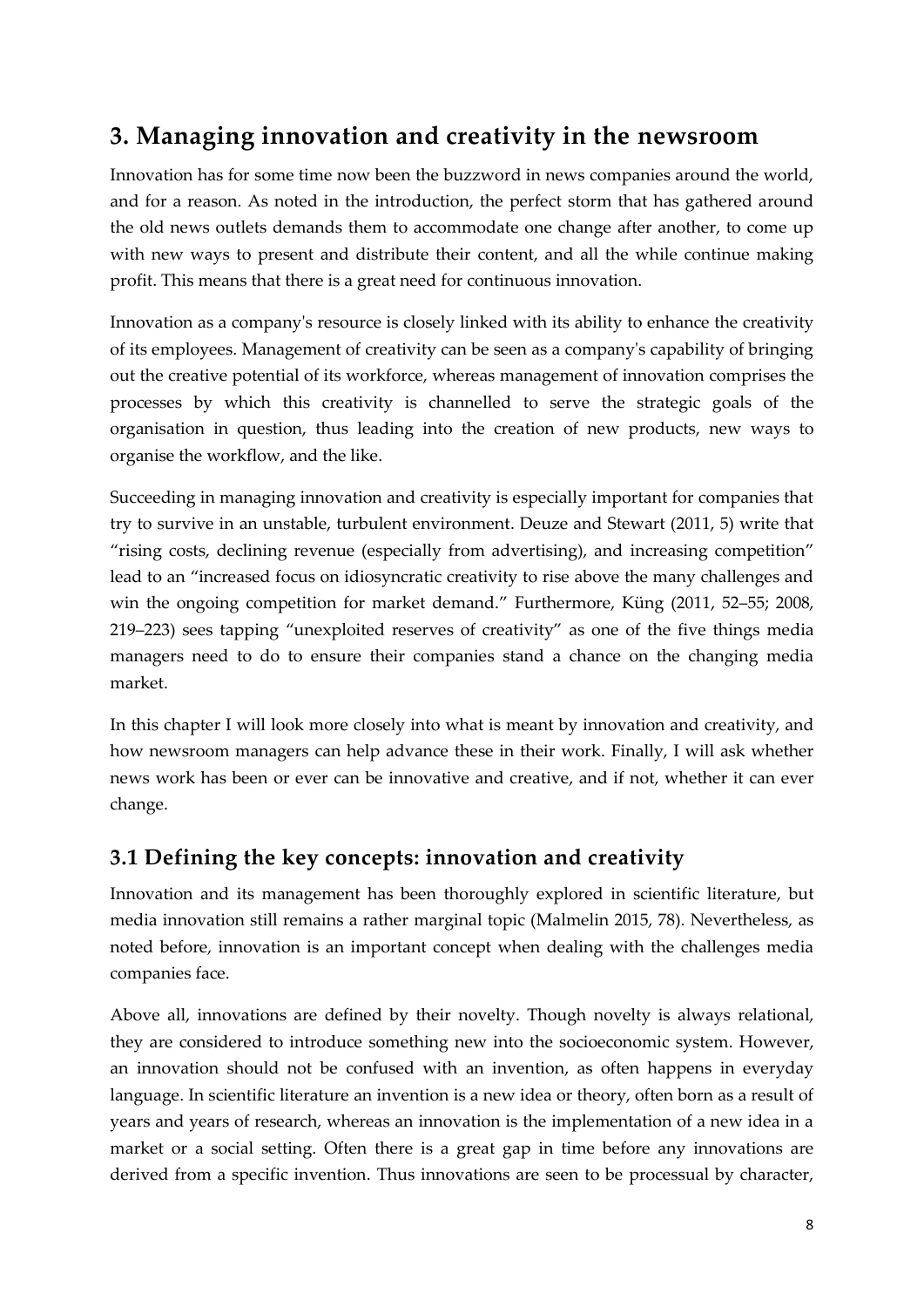combining the *exploration* of new ideas (invention) with their social or economic *exploitation*. (Dogruel 2013, 35–36; Storsul & Krumsvik 2013, 14; Malmelin 2015, 78–79.)

Typically, an innovation is a new combination of existing ideas, technologies, or the like. The implementation of an existing idea in a new setting may open up new possibilities. (Storsul & Krumsvik 2013, 14.) Indeed, this is often the case in news companies, where ideas found successful in one medium are implemented into another: Think, for instance, about the adaptation of serialised storytelling into podcasting by Sarah Koenig in *Serial*, the hugely successful true crime podcast series. Serialised format had already become the stable of television drama, and we can hear Koenig using narrative devices reminiscent of the ones used there, but *Serial* can definitely still be considered an innovation in podcasting.

Dogruel (2013), referring to a wide base of economic and sociological research, has introduced four characteristics of a media innovation that are worth citing here:

- 1. A media innovation is, at least to a degree, *new*.
- 2. It produces economic or societal value (*exploitation*).
- 3. It has *communicative implications*: that is, it affects relationships between people or organisations and rather than solely producing value for the media company.
- 4. Finally, it is *a complex societal process*: it is produced in an interaction between its developers and its users.

Innovations in general are divided into categories depending on whether they are gradual or fundamental. The dichotomy that is most used derived from Schumpeter (2012), in whose tradition *incremental* innovation is contradicted with *radical* innovation. An incremental innovation improves gradually on existing products, whereas radical innovation overhauls whole industries in a way which Schumpeter famously described as "creative destruction". In a similar way but with a different emphasis, Christensen (2011) sees innovations as being either *sustaining* or *disruptive*. Sustaining innovation improves on existing ideas, products, or processes and thus helps giants retain their position on the market. Disruptive innovation, on the other hand, introduces new categories of these, thus rendering old products useless. According to Christensen (2011, xviii), "products based on disruptive technologies are typically cheaper, simpler, smaller, and, frequently, more convenient to use." Disruptive products do not carry the promise of great profits on the existing market and thus, according to Christensen's theory, established giants fail to see them as anything worth investing in, fail to respond in time, and, finally, fail themselves.

In media, as in any industry, the bulk of innovation is of the incremental or sustaining kind (Storsul & Krumsvik 2013, 18), but sometimes media innovations also have far-reaching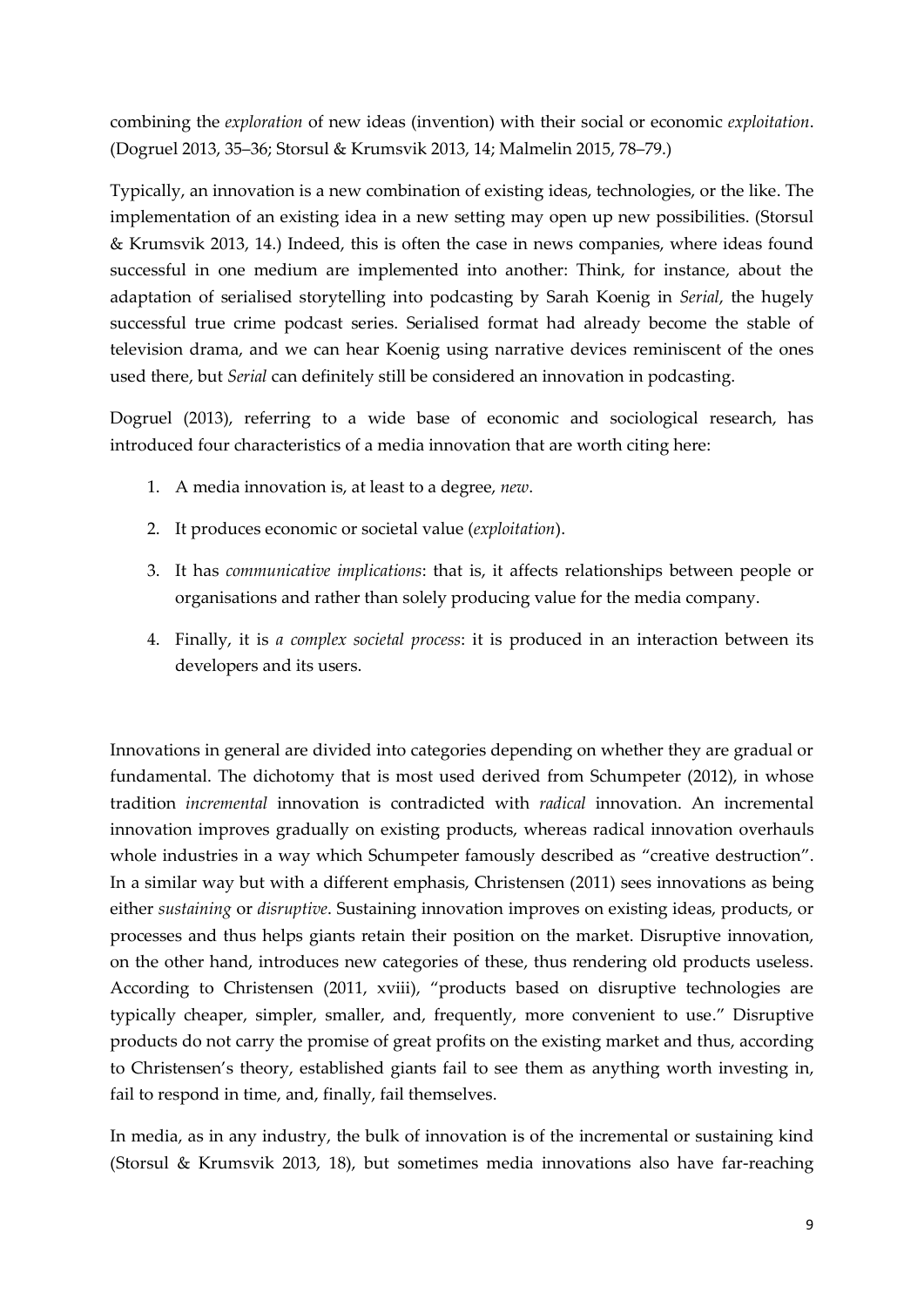consequences. Think of, for instance, Facebook and the advent of social media, which has drastically altered not only the media business, but the way people present themselves publicly and, as witnessed by both elections in democratic countries and popular uprisings around the world, the politics. And looking specifically at the news industry, you can think of Buzzfeed or The Huffington Post. Their viral stories with pictures of cute cats were once the laughing stock of the industry, but they have now moved into offering the younger audience a news feed that competes, both in numbers and quality, with any news outlet in the world. From a cheap, inferior-quality product into a game-changer, right? (Christensen et al 2012, 6–8; Küng 2015, 55–73.)

If innovation is often an elusive concept, creativity is even harder to define. In the past it has been seen, by scholars and laypersons alike, as the realm of the solitary genius who produces great works of art or scientific ideas from the wondrous chambers of (most often) his mind. Creativity has been seen as a characteristic of an individual.

Understood this way creativity would not have much to do with journalism, let alone news journalism, but the view has been strongly challenged since the 1980s by the socioconstructivist theory of creativity. This theory, and the bulk of experimental research that accompany it, suggests that creativity is more a result of social environment than of the immutable characteristics of gifted individuals. Therefore, it is possible to influence creativity and, for instance, encourage working environments that breed creativity. (Amabile 1996, xv–xvi, 3–7, 16–17; Küng 2008, 144–145.)

One of the foremost proponents of the socio-cultural study of creativity is the American psychologist Teresa Amabile, who has been studying creativity since the 1970s. In this paper I will follow her definition of creativity and the consequences she draws from it. She recognises that it is impossible to reach an objective definition of creativity, but, drawing from experimental research, arrives at a conceptual definition of creativity: "A product or response will be judged as creative to the extent that (a) it is both a novel and appropriate, useful, correct or valuable response to the task at hand, and (b) the task is heuristic rather than algorithmic." (Amabile 1996, 35.) (A heuristic task is one for which there are several possible solutions, like any news story. Its counterpart is an algorithmic task, for which there is only one correct solution, like many mathematical problems.)

Amabile then moves on to consider what an individual needs to have to be able to solve problems creatively. She arrives at a three-fold definition of the components of creative performance. (Amabile 1996, 83–93.)

1. *Expertise*, or domain-relevant skills. Some research also shows that an exposure to a wide array of information, also from fields of expertise other than your own, will lead to more creative outcomes.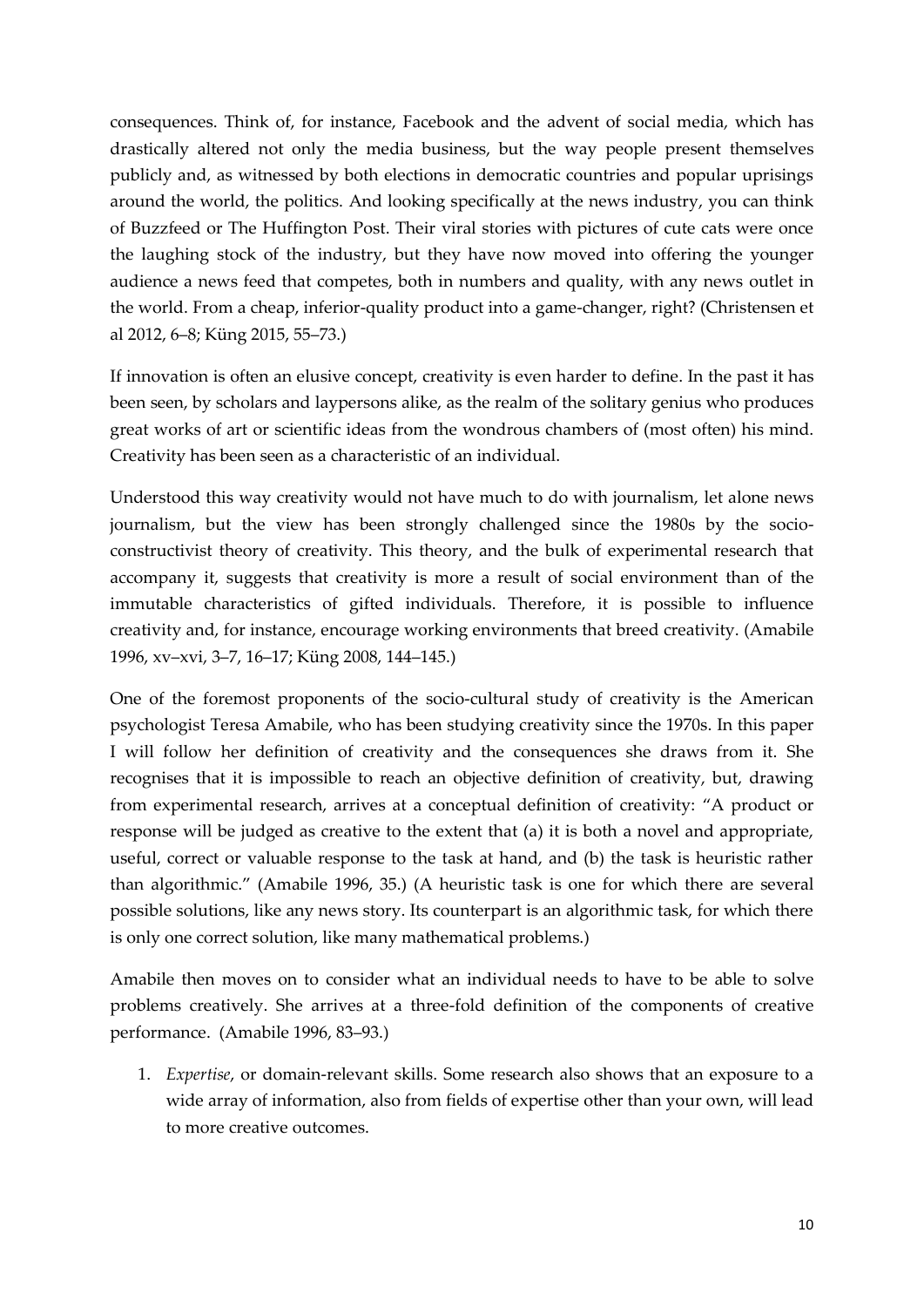- 2. *Creativity-relevant skills*. This again is divided into an individual's cognitive style (their ability to understand complexities and break set during problem solving), their use of creativity-heuristics (mental tools that produce new ideas), and their working style (for instance, persistence and the ability to concentrate, but also to put things aside for a while). "Some creativity-relevant skills, then, depend on personality characteristics. Others, however, may be directly taught through training", Amabile writes (1996, 90).
- *3. Intrinsic task motivation.* Intrinsic motivation rises from the task itself. Its counterpart, hereafter, is extrinsic motivation, which refers to motivation that rises from outside the source itself. According to Amabile (1996, 119), "[i]ntrinsic motivation is conducive to creativity; controlling extrinsic motivation is detrimental to creativity, but informational or enabling extrinsic motivation can be conducive, particularly if initial levels of intrinsic motivation are high."

Accordingly, creativity at any workplace can be enhanced by taking these components into account. Referring to several studies conducted by Amabile and her colleagues, Küng (2008, 151) has created a useful list of five key elements of a working environment that have an influence on intrinsic motivation and creativity:

- 1. *Encouragement*, especially for new ideas and any display of creativity. According to Amabile (1996, 261), feedback needs to be work-focused as opposed to personfocused, and new ideas should not be extensively criticised.
- 2. *Challenge.* Management needs to set *clear goals* that are attainable but at the same time push people to challenge themselves.
- 3. *Autonomy,* balanced with *clear direction*. In Amabile's (1996, 261) words: "Present a clear strategic direction for projects and for the organization overall but allow as much operational autonomy as possible to employees in the day-to-day carrying out of their projects. Clearly communicate the vision of the organization as creative and innovative."
- 4. *Resources and sufficient time.* Creative work needs to be sufficiently resourced, but it should be stressed that allowing unlimited time for the completion of a project is actually detrimental to creativity. As Küng (2008, 164) writes, "creative projects do not benefit from unlimited resources – and may perhaps even be harmed."
- 5. Team composition should favour *diversity* and the team's working habits should include *openness* and abundant *communication*. However, it should be noted that according to experimental studies it seems that if short-term results are needed, a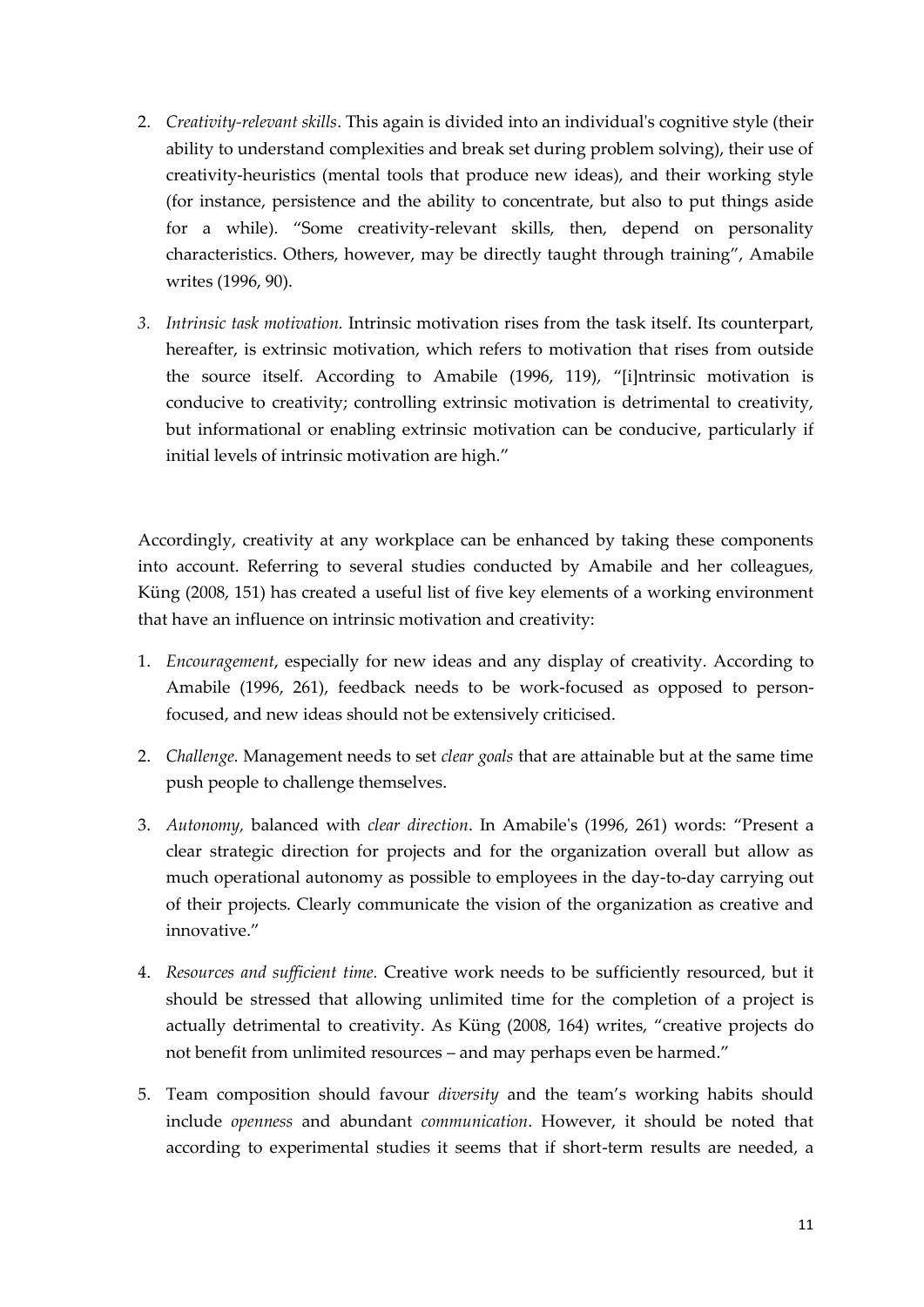homogeneous team will work more creatively than a diverse one, though on long term the opposite is true.

To these elements, Amabile adds some more minor findings that nevertheless are important for media managers to remember. First of all, you will need to work to reduce red tape and approval layers to encourage innovation, and secondly, it is conducive to creativity to excitedly and extensively communicate the potential of new ideas, and the (even minor) successes these have produced. (Amabile 1996, 257.)

One important issue to consider, in relation with creativity and news media, is the influence of downsizing on creativity<sup>1</sup> . Amabile & Comti (1995), in a study conducted in a large technology company before and after substantial downsizing, found that though productivity did retain the level it had been on prior to the downsizing, creativity of the employees stayed on a significantly lower level than it had been before. The authors then conclude that, to protect creativity and innovation, managers should take four considerations: 1) They should think whether the layoffs are necessary at all since, according to research, downsizing rarely manages to reach its designated financial goals. 2) They should communicate honestly, efficiently, and in a timely manner. 3) They should try to keep existing teams intact, especially if creativity is demanded from these teams. 4) And finally, they ought to try to protect employees from the fear of another wave of downsizing, because the anticipation of layoffs is detrimental to creativity.

## **3.2 Why news companies often fail at innovation**

 $\overline{a}$ 

The question then stands whether news work is, or ever can be, creative. Indeed, sitting at your desk, waiting for a call from the fire chief and watching the online readership figures go up and down, your work may feel like the opposite of creative. Nevertheless, all things considered, creativity is central to all media work.

In essence, most media work is creative since it involves the production of novel offerings for the market day in, day out. This is especially true of news work: yesterday's papers are useless today, a television newscast cannot be rerun, and an Internet news site will need hundreds of new articles and videos every day. Even the most routine news pieces are novel in the sense that exactly the same story has never been produced before. Journalists also take great personal pride in the fruit of their work much in the same way artists do. (Malmelin 2015b, 105–106.) Nevertheless, managing creativity has often been neglected in media

 $<sup>1</sup>$  It is safe to say that most legacy newsrooms have suffered from layoffs in recent years. In the UK, the number</sup> of full-time journalists has remained about the same for years, rising from 57,000 in 2007 to 70,000 in 2013 and coming down to 63,000 in 2015 (LFS 2007, 2013, 2015), but in the United States the number of journalists working in newspapers has gone down from 41,500 in 2010 to 32,900 in 2015 (ASNE 2015). In Finland, the number of full-time journalists has gone down from 11,700 in 2006 to 10,700 in 2013 (Statistics Finland 2015).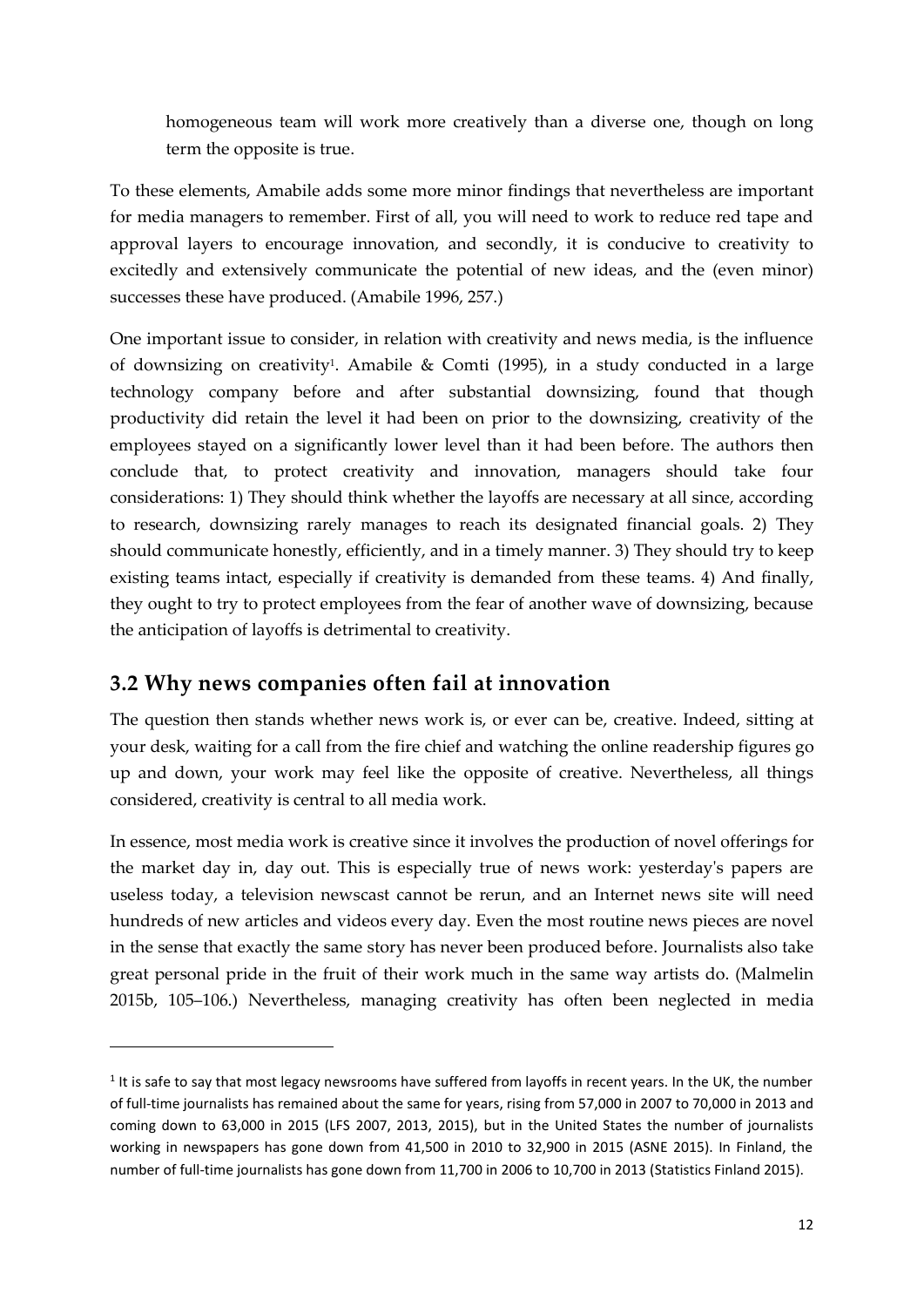organisations (Küng 2008, 6). The reason may well be that creativity, being the air we breathe, has been taken for granted.

The need for creativity, then again, is both changing and growing. According to Küng (2008, 159), creativity is especially needed when organisations mount a response to changes in their strategic environment, and renewal must happen on the levels of systems, processes, and strategy. "Sustained creativity is one of the prime drivers of above average performance", she writes (Küng 2008, 163). Furthermore, according to Hamel (2007) companies also pay a high price for not being able to harness the creativity and views of all their employees. Finally, Malmelin (2015b, 108) summarises the benefits of creativity for an organisation into three points: 1) It is a resource in both production and change. 2) It drives change. 3) Strategic creativity helps find new ways to achieve the organisation's strategic goals.

Above all, creativity is essential to innovation. Whereas creativity is the production of new ideas, innovation is "the successful implementation of creative ideas by an organization" (Amabile 1996, 230). And, as Amabile's definition includes the word "successful", it must be concluded that media companies in general, and news companies in particular, have not been very good at innovation.

In general, the reason for the failure of media companies at innovation is attributed to their incumbent status and their nearly monopolistic dominance of the publishing market before the advent of the Internet. After all, according to Christensen's (2011) paradigmatic view of disruptive innovation, successful companies fail particularly because of their success. Since they are doing well in an established market, it will be very hard for them to spot the kind of category-changing innovation that could threaten their position, and to invest in it. After all, disruptive innovations are often seen as being inferior in quality and it makes no sense for an incumbent to invest in them while greater profits can be made in an established market. Today's revenue streams seem sweeter than the promise of innovation. (Consider, for instance, the way the music industry was unable to see a revenue stream in the online distribution of music, thus leaving the playing field open for competitors from the tech industry, like Apple and Spotify, to take a big chunk of the market.)

Scholars agree that several mistakes have been made in the media business: Companies have failed to create an innovative newsroom culture and to empower the new generation of employees (Christensen et al 2012, 5). They have been concentrating on protecting their existing operations, and have thus left room for more innovative competition to enter the industry (Picard 2011, 54). They have not recognised the role technology will have in the future, and therefore have not been able to integrate their content-creation and technology functions (Küng 2013, 9–10). And so on.

However, rather than listing past mistakes, media scholars and journalists should be trying to figure out what media companies can do, and this is exactly what several of them have been trying to do. In many ways their findings coincide with the steps managers must take to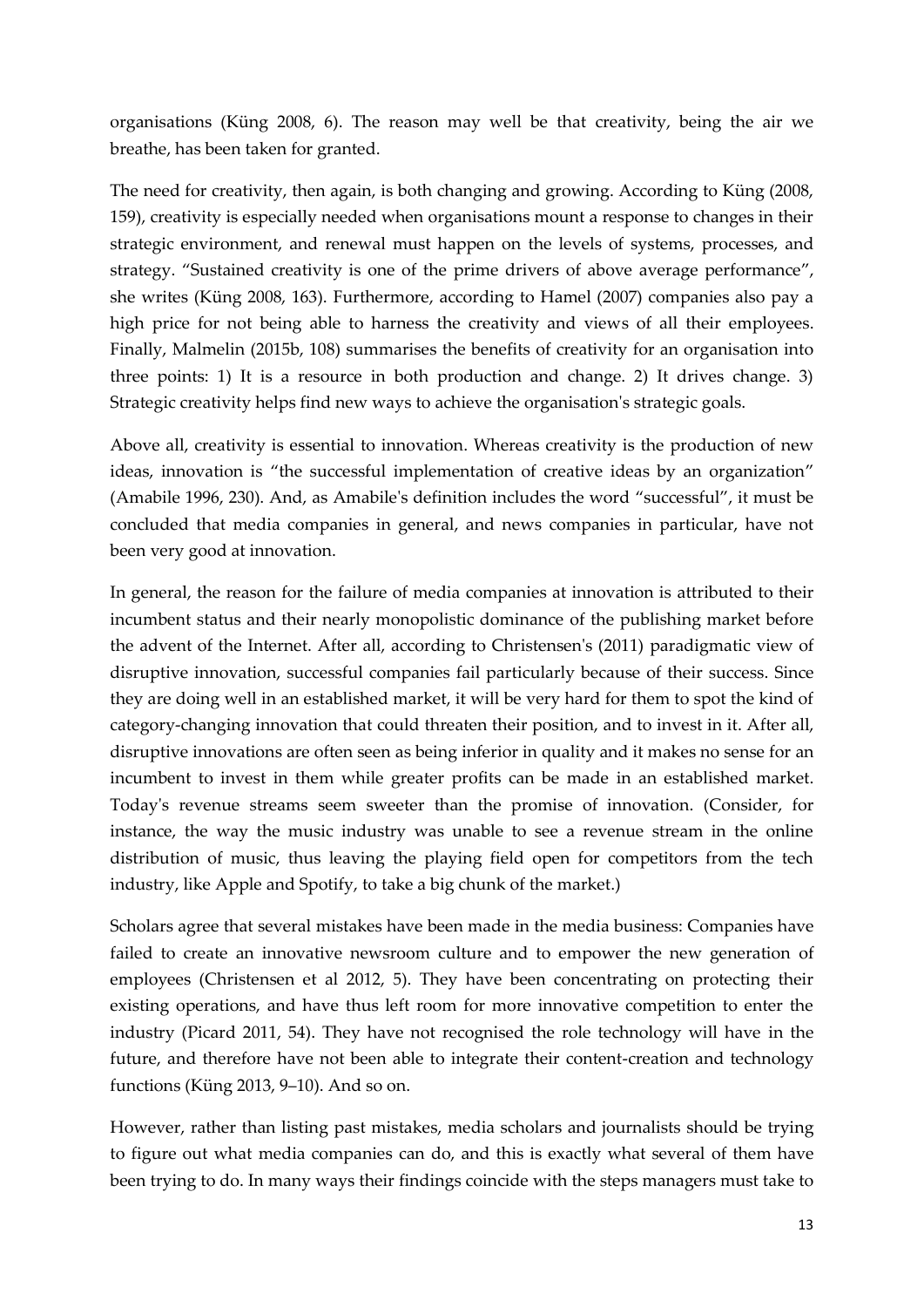enhance creativity, though fostering innovation happens more on the strategic level. I have summarised the findings into three points, though it should be noted that as organisations are different, not every point can be applied to all organisations.

- 1. Most importantly, most scholars agree that key to finding your innovative edge is *knowing the strengths* your company has and exploiting them. "News organizations should look for new business lines that leverage existing newsroom assets", Christensen et al write (2012, 12). According to Küng (2011, 54–55; 2008, 219–223), tapping "unexploited reserves of creativity" is one of the main managerial tasks in legacy media companies: "[t]he 'old' media have all the necessary resources to innovate and succeed – they just need to liberate them" (Küng 2011, 55).
- 2. As with creativity in general, understanding *autonomy* is paramount to innovation, and it comes with consequences for the way companies are organised. Whereas many news companies are rather hierarchical, the most innovative of them tend to operate a different kind of structure. The *Guardian*, the British news company that has stayed on the frontline of the digitalisation of the news for more than a decade, has a low hierarchy, combined with an open management style where information is available to many and travels quickly. New ideas have fewer hurdles to cross, and it is, at least in principle, easy to get your voice heard. (Küng 2015, 10.) Buzzfeed has built its whole structure around small teams that are rather autonomous and make the whole company agile (Küng 2015, 60–61, 72–73). Then again, freedom needs a structure to support it and to ensure that its benefits permeate the whole company: "small groups operating autonomously still need to be well linked to the rest of the organization to ensure knowledge and learning can be transferred and creative potential fully exploited" (Küng 2011, 54).
- 3. For a long time, both the technology and the audience needs of news companies stayed rather unchanged. This made possible the segregation of the editorial staff from the commercial part of the organisation and gave them independence over content-creating activities. Unfortunately, it means that in quite a few newsrooms the editorial staff still have little understanding of technology, and technology people are often kept away from the newsroom. As change in the media industry is very technology-driven (see for example Küng 2008, 124–125; 2011, 43–45), journalists need to work together with technology specialists to come up with the innovations they so dearly need. Also sales and marketing professionals, who have been kept apart from the editorial by the so-called "church and state" -separation of legacy news organisations, should be included. Creativity is enhanced when different kinds of people are able to meet and exchange ideas. Furthermore, to be able to roll out new products quickly, an organisation needs to be able to efficiently muster the necessary capabilities, and this can only happen if there is enough communication between the different departments of the said organisation.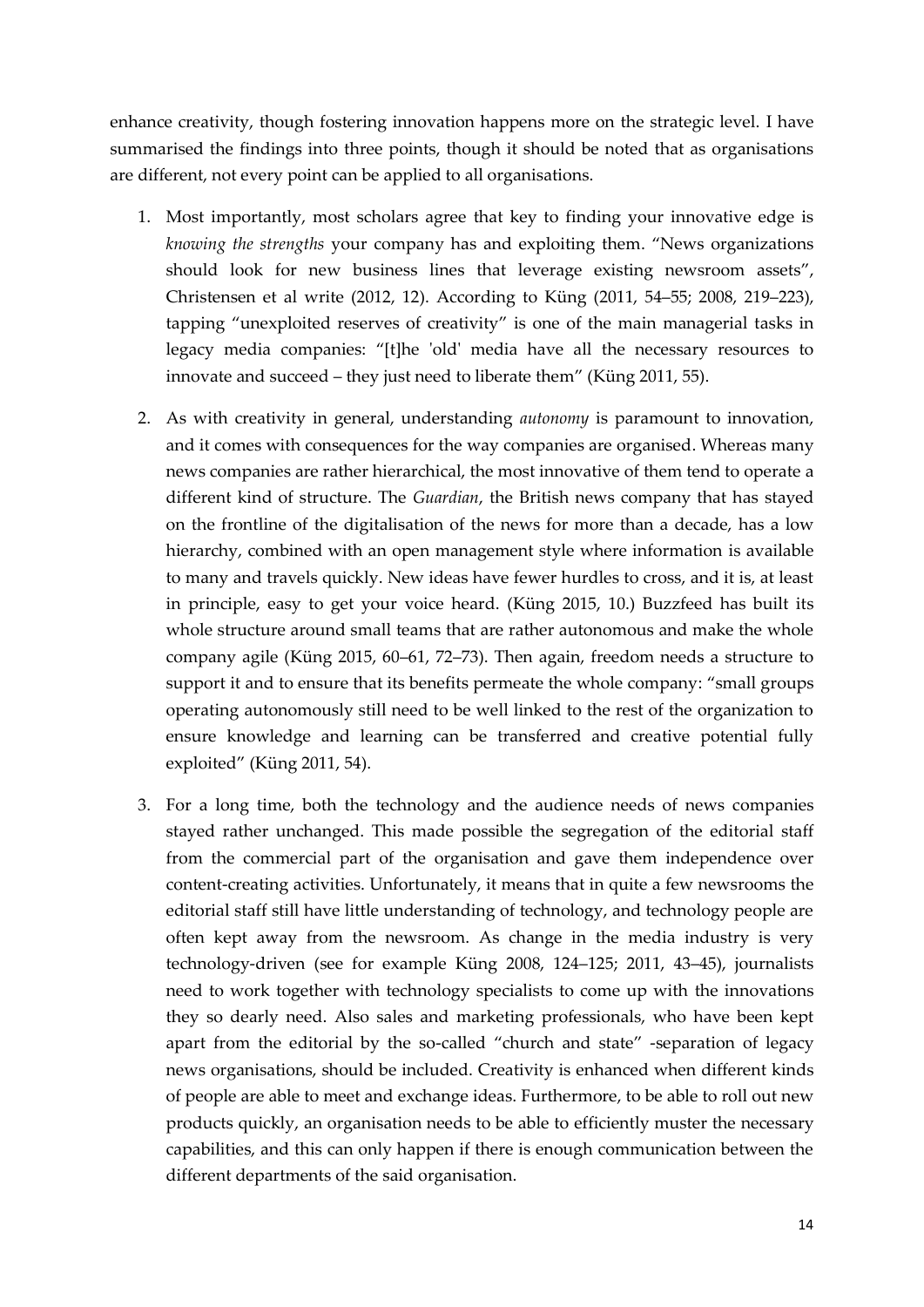## **4. Analysis of the interviews**

The primary material for this study consists of seven interviews conducted either in person or over the telephone, and one interview where the respondent had time to answer only via email. Two of the interviewees worked or had recently worked in management roles for the *Guardian*, three for the *Independent* / the *Evening Standard* -group, and two for Buzzfeed UK.

I conducted the interviews following the practice of the thematic interview, thus presenting the interviewees with open questions and trying to direct the conversation just as much as was necessary to keep it within the theme of the research. I wanted to see what kind of an interpretation the interviewees themselves would give to the themes discussed and not push them to react to my own interpretations of them. Later, the interviews were transcribed and analysed. In the analysis I scanned the interviews for common themes the interviewees would hit upon and then tried to combine the different, more specific themes into broader categories. I paid attention not only to what was being said, but also to what was omitted, since this could tell volumes about the limitations news organisations set on innovation and, therefore, on what they will be able to achieve.

My goal was to see how newsroom managers solve the conflict of running the ongoing news organisation, possibly with diminishing resources, and renewing the organisation and innovating. In the analysis it became evident that this conflict manifests itself in the form of three intertwining subconflicts: 1) the conflict of goals, 2) the conflict of leadership roles, and 3) the conflict between freedom and control. In this chapter I will first present each of the three subconflicts with the solutions the interviewees give to them, and then move on to see how these themes fit within the framework of the studies discussed in the previous chapter.

But before moving on to the analysis, it will be useful for the reader to know a little bit about the organisations the interviewees work or used to work for. All the organisations in question were going through an interesting time when the interviews were conducted: the *Guardian* announced its cost-cutting plans and the *Independent* shut down its print edition altogether, while Buzzfeed was striving to become more like the legacy players to be able to run a big newsroom with a consistent news operation.

#### **The** *Guardian*

The *Guardian* is one of the pioneers of online news. It launched its website in 1999 and was one of the first legacy news organisations to announce a digitalfirst strategy in 2011. (Küng 2015, 9—12.) In print the *Guardian* falls far behind the other British quality newspapers (Ponsford 2016a), but online it is one of the most popular quality news providers worldwide, overtaking the New York Times by a narrow margin in October 2014 (Küng 2015, 9). It does not operate a paywall online but relies solely on advertising revenue, though several of the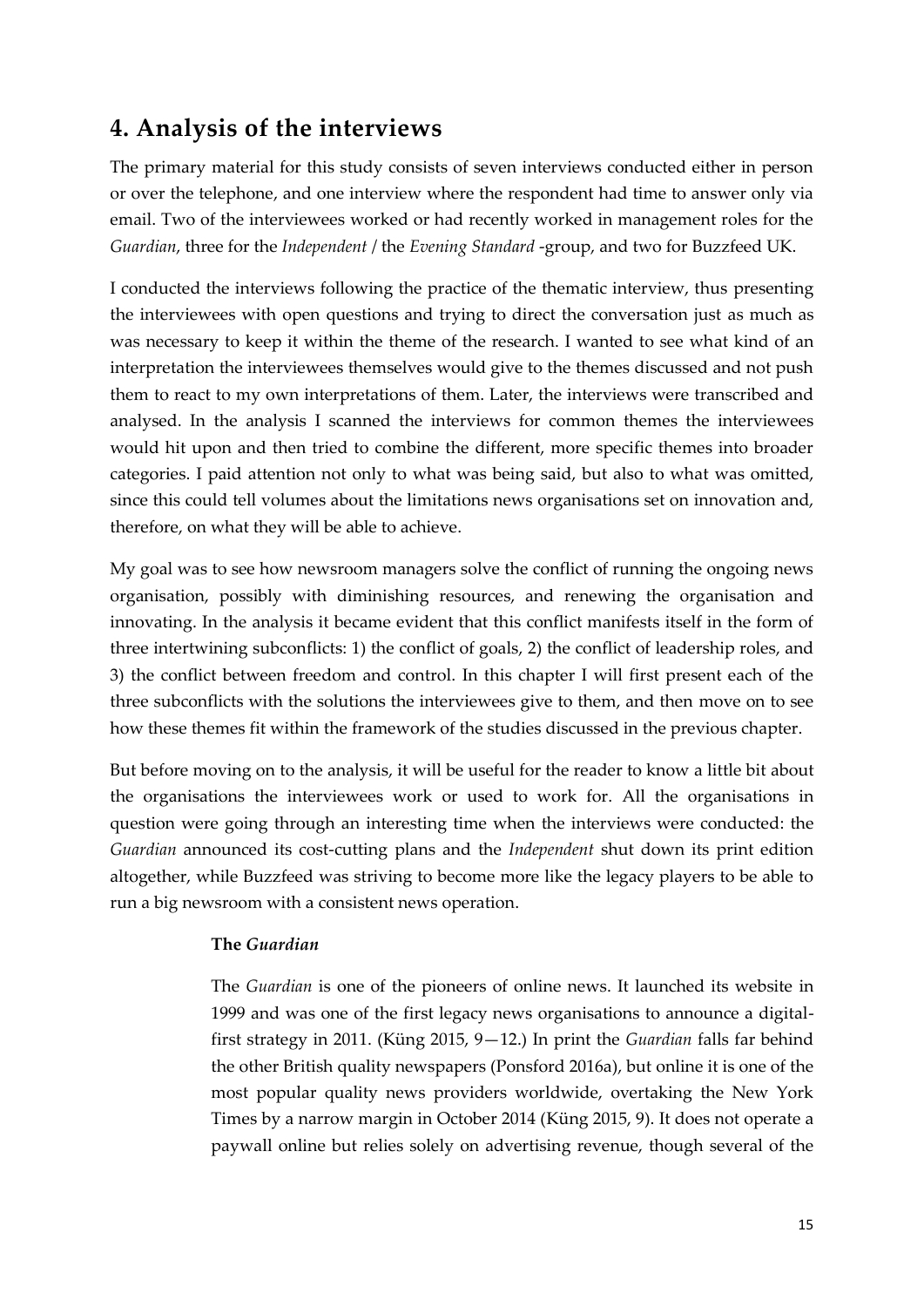paper's senior managers have hinted at the possibility of making some of the content accessible only to paying members (Ponsford 2016b, MacKenzie 2016).

Guardian News & Media, the company that publishes the *Guardian*, the *Observer*, and the *Guardian*'s website, is entirely owned by the Scott Trust. Though the Trust expects the *Guardian* to make a profit in the long run, this ownership structure has made it possible for the company to invest a lot of money in online news in spite of the mounting losses. Nevertheless, in January 2016 Guardian News & Media announced its plan to cut running costs by 20 per cent – some 50 million Pounds – in three years to break even. (The Guardian to cut… 2016.)

#### **The** *Independent*

The *Guardian* may have been a digital pioneer, but the *Independent* is responsible for the boldest move in British media in 2016: in March it shut down its print newspaper altogether. The *Independent* had been found in 1986 as a challenger to the established broadsheets, but its readership had fallen dramatically from its heyday (Sillito 2016).

The *Independent* continues to operate online. According to the *Independent*, the main web site, www.independent.co.uk, is profitable (The Independent becomes… 2016). The *Independent* is owned by the Russian businessman Alexander Lebedev and his son Evgeny Lebedev, who bought the paper in 2010. They also own the *Evening Standard*, a free London newspaper with a circulation of 900,000 (Ponsford 2016a). The titles share content with each other.

#### **Buzzfeed**

Of the three organisations, Buzzfeed is by far the youngest. It was founded in 2006 by Jonah Peretti, one of the founders of Huffington Post. For years it was Peretti's side project, known (and ridiculed) for its listicles and cat pictures, but in 2011 he quit Huffington Post to run it full-time. (Küng 2015, 55.) Now Buzzfeed boasts 200 million monthly unique visitors.

Originally news was not on Buzzfeed's agenda, but it now wants to become world's leading news source online (Küng 2015, 64). It has eleven international editions in six languages and journalists stationed in more than ten cities around the world. The numbers of the editorial team are not made public, but Buzzfeed UK employs around twenty news journalists.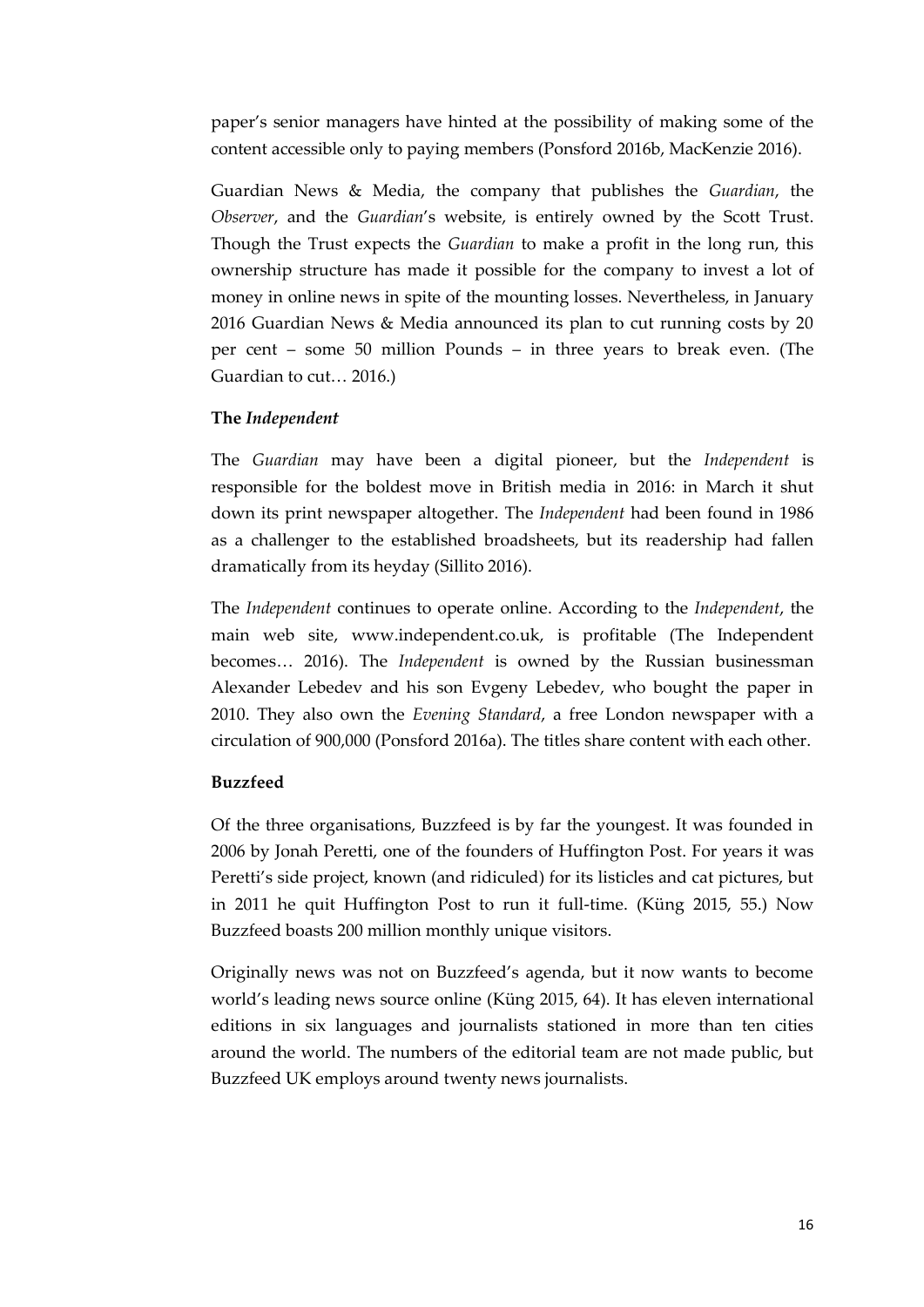### **4.1 The three themes**

### **4.1.1 The conflict of goals**

One of the first things to emerge from the interviews was the problem editors see in combining the requirements posed by the production of a physical newspaper with what it takes to produce digital news. Since innovation mainly happens on the digital side, the way this conflict is resolved is very important for innovation altogether. If, as sometimes still is the case, newspaper is perceived as the main product of an organisation, it is believed to take up all the time the editors have, leaving very little for the development of new functions. The view is put bluntly by the former editor of the *Independent*, Chris Blackhurst:

> "The main concern of any legacy organisation is still getting the title produced either each day or each week, depending on whether it's a daily or a Sunday. All the energy is focused on that. [...] On the editorial side, you don't have many people who are thinking about strategy and future requirements. I mean, the people who do that are the Editor and the department heads, but quite honestly, they are a hundred per cent occupied with getting the paper out."

Also, the production of a newspaper is seen to carry with it certain generally accepted requirements that block innovation and change when it comes to what is being reported and how: "Print seems to come with a sense of things you must do", says Christian Broughton, the Editor of Independent Digital. "There are certain set pieces you can't not do. So it just removes opportunities on some occasions."

The fact that the demands set on story choice and style are different in print and in digital may be very confusing for editors and reporters alike. Broughton, who at the time of the interview was preparing his team for the time when the *Independent* no longer exists in print format, pointed out that it is very difficult to be good at the two things at the same time:

> "One of the most important learnings about digital I've come to over the past three years of doing it is just how different it is from newsprint: rhythm of the day, the type of journalism you produce, the formats of the journalism you produce. To make it perfect for web, it's got to be different from something that's perfect for print. It's always like, if you try to do one piece for two places, there's always going to be a compromise."

Broughton's view is seconded by other interviewees. Sheila Fitzsimons, a media change specialist who used to work in a senior management role at the *Guardian*, says: "If you edit across platforms, I think you probably don't edit for anything as well as you would've done. [...] I think it's probably much easier if you don't have a newspaper, or should be much much easier." Jim Waterson, political editor for Buzzfeed UK, makes a similar point when he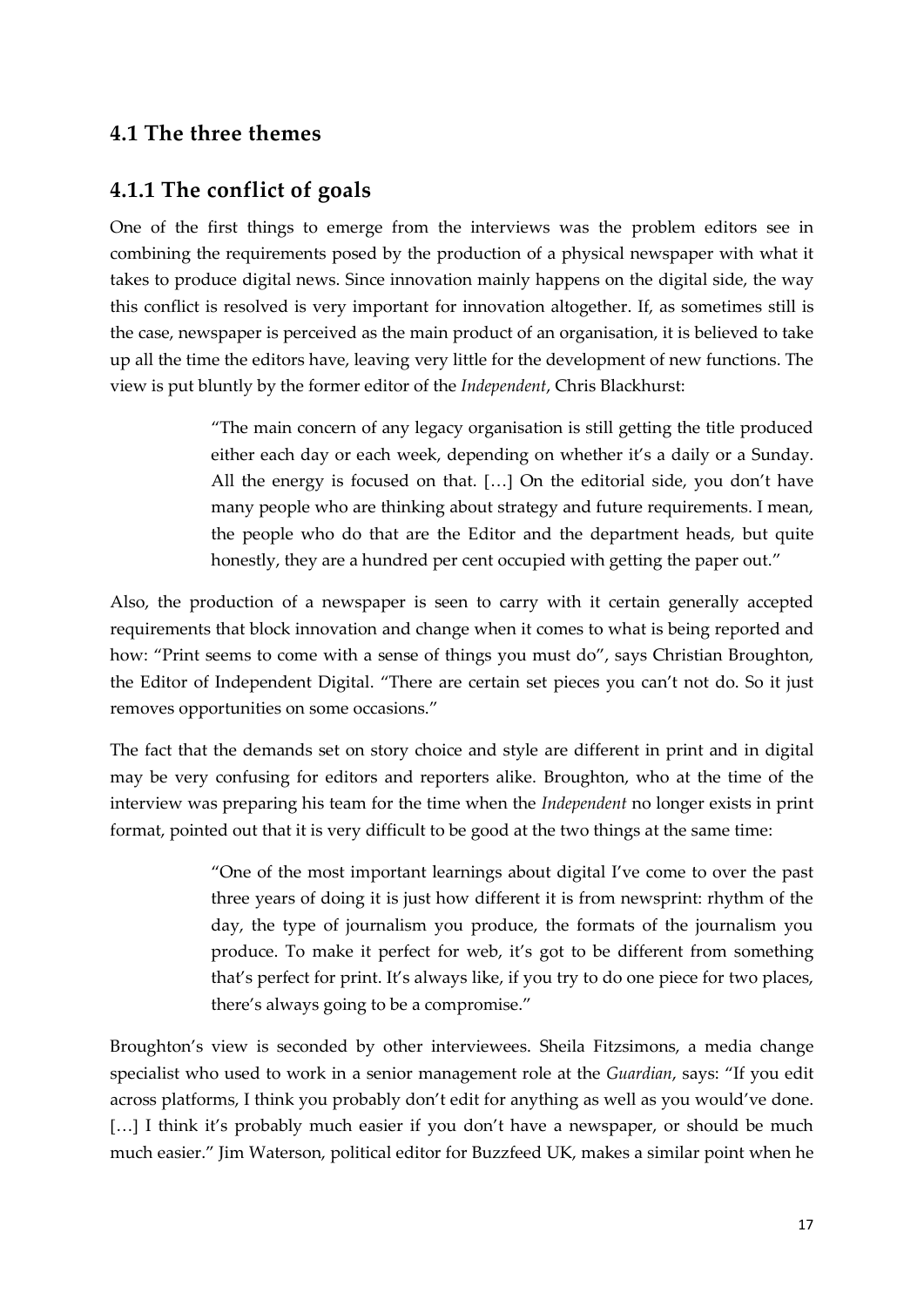talks about the freedom Buzzfeed has in selecting the stories it will run: "We don't see the point in being the sixth person to write the exactly same story that you've seen."

How, then, can the problem of conflicting goals be solved? The key is choosing what one does and what one leaves aside. This may seem self-evident, but, honestly, prioritising is something that legacy news organisations are not very good at. According to Paul Johnson, managing editor for the *Guardian*, prioritising had not been a problem at the time when the newspaper was the only product: "There was a certain discipline in that, because there were physical constraints. The pages aren't elastic." But when the Internet came along, the constraints vanished:

> "We went through a phase when we did feel that some editors were just saying yes, and commissioning and commissioning and commissioning. To the point where we were probably producing too much."

According to the interviewees, it is rather difficult for many editors, and reporters as well, to stop doing the things they have felt they should be doing. Therefore, communication about the priorities chosen has to be continuous and very clear. This is what Sheila Fitzsimons says, referring specifically to prioritising publishing platforms, but the same could be applied to story choice and other things too:

> "I think you have to be really clear about which platforms you are prioritising, so people can feel that, you know, 'there's work that I couldn't do, but I've done things I should've done'. I think if you're asking them to think about digital, you don't bollock them the next day about a story they've missed in the paper. … The other thing is, I think, that people throw out this 'do less the better', but they never say what is less."

The interviewees also touch upon the subject of how to prioritise. The most important things are knowing your organisation and knowing your audience. Here is Paul Johnson of the *Guardian* again:

> "There's no point for us in doing ten stories on Justin Bieber every day, because there's another one thousand five hundred out there and why would we do that? But it's probably the areas where we have some expertise, where we have some creative stuff, that we could build up a little more. [...] What we're likely to move into is big serious topics that we'll try to embrace while keeping doing the news, you know, [because] the metabolic rate of the newsroom must not drop."

Doug Wills, managing editor for the *Evening Standard* and the *Independent*, talks about how the papers have been able to retain their character through change and downscaling. They've held on to, for instance, their leading foreign correspondents and thus "kept their pride": "So that's the skill – knowing what you're good at and fostering that." Christian Broughton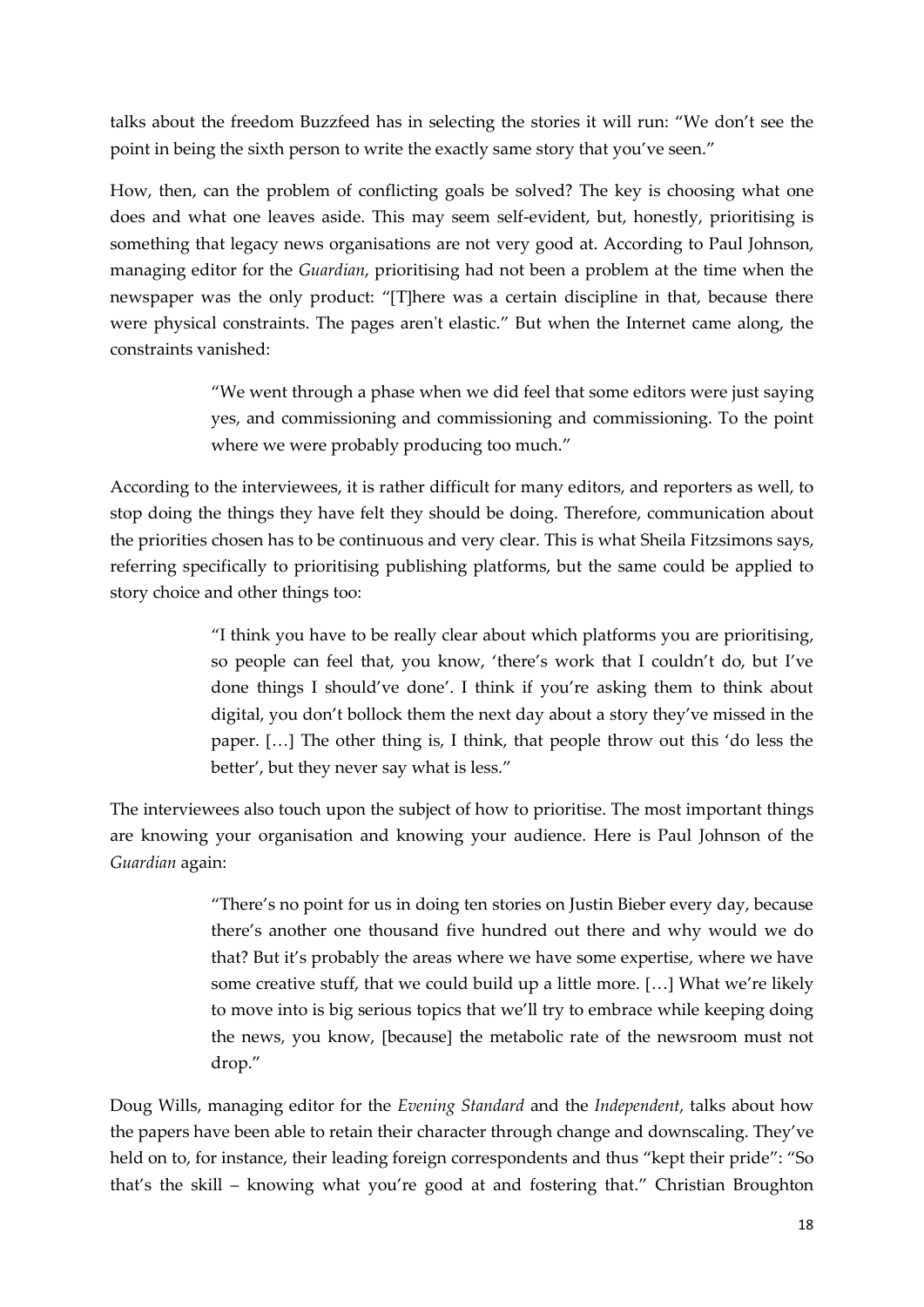seconds him, saying that innovating for the digital actually forces an organisation to constantly return to its *raison d'être*: "It keeps your principles on the forefront of your mind, because you are constantly thinking about them, you're constantly looking to translate them to a new challenge."

Audience data is clearly an important tool in goal-setting for all of the organisations in question, but the interviewees also highlight that it should be interpreted according to the organisation's fundamental goals. Going for the maximum number of clicks is nothing. For Johnson, of the *Guardian*, the solution is a combination of data and brand: "We know there's a lot of interest in this, and we know our brand." Broughton, of the *Independent*, says "you have to be the right size of you." Also, just going for numbers does not motivate the journalists: "While scale certainly supports the business, it's the journalism that matters to the hearts and minds of the newsroom", Broughton adds.

## **4.1.2 The conflict of leadership roles**

In the introduction I quoted Sheila Fitzsimons who said that editors "were never really picked for their management skills. They were picked for their news judgement skills." The view is shared by most other interviewees. To be able to lead innovation and change, newsroom managers have to resolve the conflict that arises from the fact that the role of a newspaper editor is very different from the role of a manager in a multi-channel news organisation. Especially when it comes to middle-tier managers, the interviewees paint a picture of people who have been recruited according to criteria belonging to a world lost in time, and who thus retain a role that is not compatible with the demands of their job. The view of the editors' capabilities is, again, put most bluntly by Chris Blackhurst – who more or less thinks not much should be expected of editors when it comes to innovation:

> "Don't forget that editors are journalists and their only experience is in journalism. They're not change professionals, they're not management consultants, they're not people who've worked in other sectors. They are first and foremost journalists who have come up through the journalistic system. How you implement operational change is not something editors are usually specially equipped to deal with. [...] They don't hold MBAs or anything like that, they've not been on management courses, they know nothing about management."

According to Fitzsimons, it is especially the middle-tier editors whose role is being disrupted:

> "First of all, whenever you want to change things, it really disrupts what they are doing.  $[...]$  [They] may have been used to thinking about the newspaper deadline, and what you're asking is often a turn-around. So I think they are the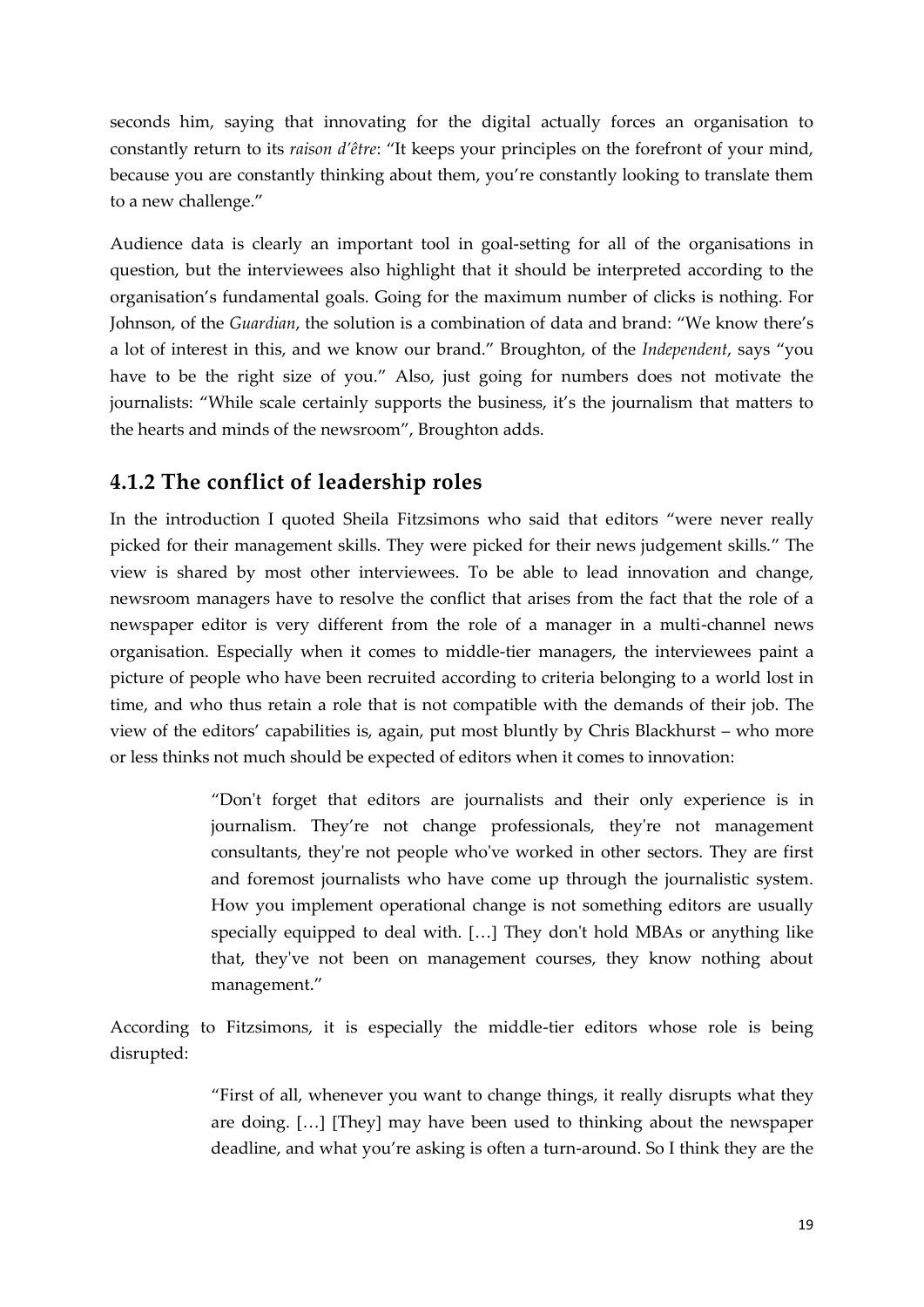people who have biggest change and the least time to do it in. And also it often involves a reduction in their role, or a loss of autonomy."

Nevertheless, running a digital news operation requires new management skills. Paul Johnson points out that whereas a newspaper organisation was linear, a digital organisation is concentrated in the middle. A desk head, for instance, will have to coordinate their work with everyone from a community editor to video desk to SEO people, and this requires network management skills. Furthermore, stories are run not simply from one day to another, but more like projects – this, again, asks for certain capabilities. Lastly, Fitzsimons is quite clear about what kind of skill the middle-tier managers most need most: time management.

> "[In the past] people only had about thirty stories a day. [Now] people are having three hundred stories a minute. It's a bit like people would have gone from fighting a man with a musket to facing a man with a machine gun, and trying to keep themselves the same way, it's just not going to be possible. Their roles were designed for a different sort of time. I think that might be the issue: more about how do we help them manage their time, and less about how do you get them more information."

## **4.1.3 The conflict between control and freedom**

Lastly, resolving the conflict between the ongoing operation and innovating for the future requires resolving the conflict between control and freedom. A complex operation like putting out a newspaper needs a complex structure, some interviewees stress, while others think this may not work in digital, and may even hinder creativity.

The ones who most highlight the importance of having a structure are Doug Wills and Chris Blackhurst. Wills puts it like this: "You couldn't work without that structure, because of the discipline on timings of the daily newspapers and the web, you have to have a structure. It would just be anarchy without it." Blackhurst adds that, when building strategy, hierarchy also contributes to decisive leadership and bold moves:

> "You certainly don't involve all the journalists in the discussion about how the product should change. That would be disastrous, because everyone would have an opinion and what you actually need is decisiveness and a very clear, bold vision, not something that has been done by a committee."

The *Guardian*, on the other hand, takes pride in its somewhat flat organisation: three steps will take a reporter to the Editor. There is a structure, but information travels freely and, since there are very few layers, anyone can take a stance to any changes about to be implemented. "There's less command and control, and that has its advantages and benefits",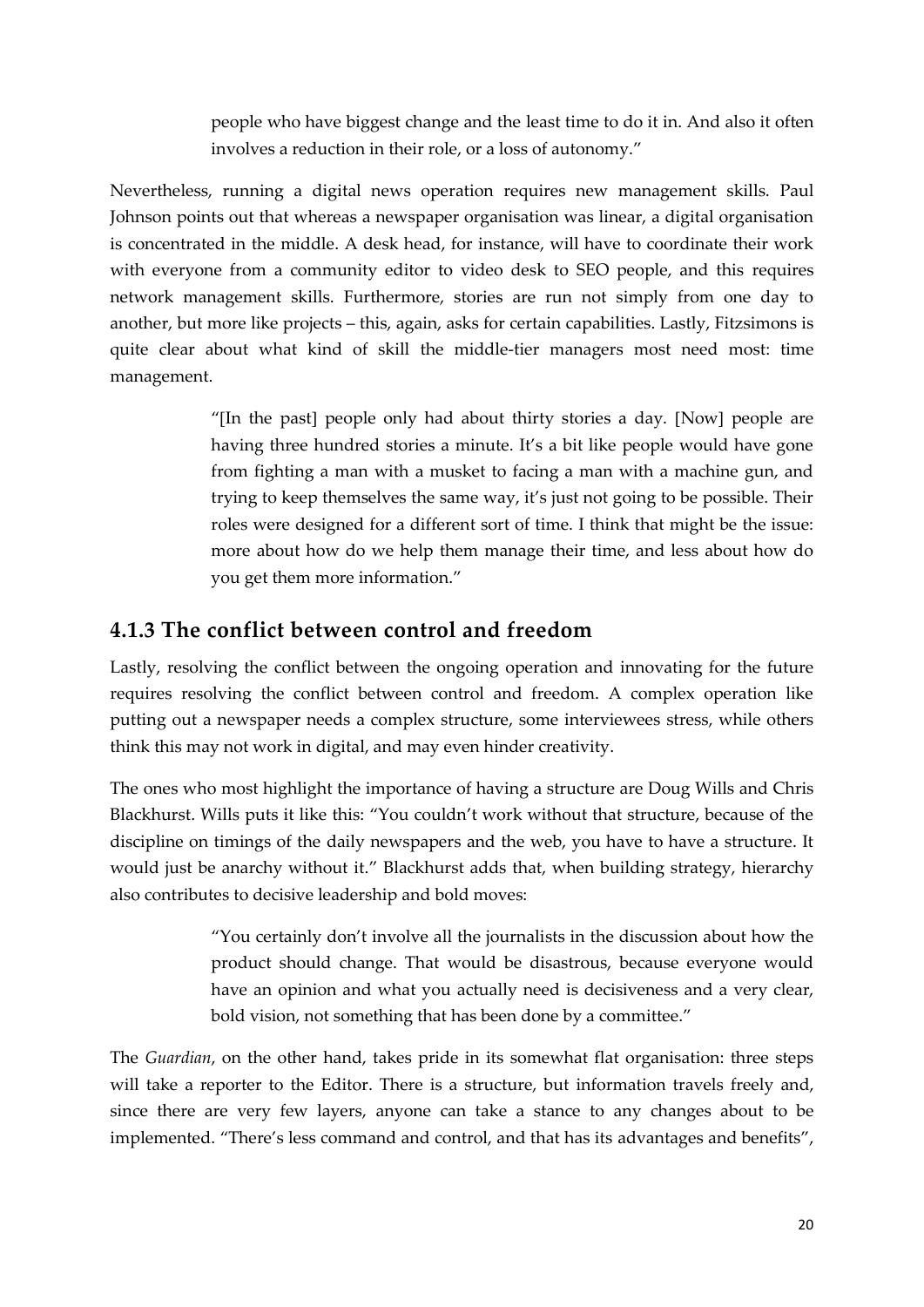Fitzsimons says. "It's that kind of creative anarchy, really, lots of autonomous people doing what they do the way they think is the best way of doing it."

Unsurprisingly, this is also the way Buzzfeed is run, according to Janine Gibson, the Editor for Buzzfeed UK: "Management structure and culture at BuzzFeed are more akin to classic start-up culture. Journalists are liberated by access to tools and the ability to publish with far fewer processes." However, Gibson, who used to work at the *Guardian* before moving to Buzzfeed, states that this follows almost automatically from the demands of digital news:

> "The digital-only newsrooms of the *Guardian* in the US and Australia worked very similarly. There are processes, cultures and ways of working that form almost automatically in digital only newsrooms which mean they all have far more in common with each other than with their print peers."

All the interviewees highlight the importance of granting autonomy to specialist reporters: this will not only boost their work satisfaction, but will also make for better journalism and more innovation. According to Wills, specialists are a great source of ideas, whether they be for stories, series, or campaigns. Christian Broughton talks about "obsessions":

> "Everyone has their obsessions. If you allow people to pursue their obsessions, it makes some great journalism. [...] Those traditional beats of journalism, [...] that's a very good way of organising the newsroom for the news editor, but it's not a very human structure. If you know that somebody is obsessed with, I don't know, the oil industry, let them run with it, … It makes for better journalism and better distribution and a better relationship with the readers."

For a middle-tier editor, however, working in a less hierarchical organisation will mean giving up control. As Fitzsimons says, in the old days a foreign editor could decide which stories would be run, who would be sent where and even what the headline would say. "Today you wake up in the morning and somebody has already sent a reporter somewhere." According to Fitzsimons, giving up control does not come naturally to the middle-tier editors, but they will have to learn it: "the whole point about Internet is that you have to give up control, really."

Newspaper organisations are often built to minimise errors, which means that traditionally there is little room in their culture for experimentation. Many interviewees recognise that this culture has to be overcome with clear statements of priorities. Whereas in some areas strict control has to be applied, in others it should be discouraged. "We make it an environment where everyone is welcome to contribute, we encourage their ideas, we celebrate their ideas", says Christian Broughton. "You can't have a fear factor in the newsroom. I mean, there is a difference between getting a story wrong, which is something we take incredibly seriously, and trying a new platform, trying a new social network, trying to see if our journalism works in a fresh way."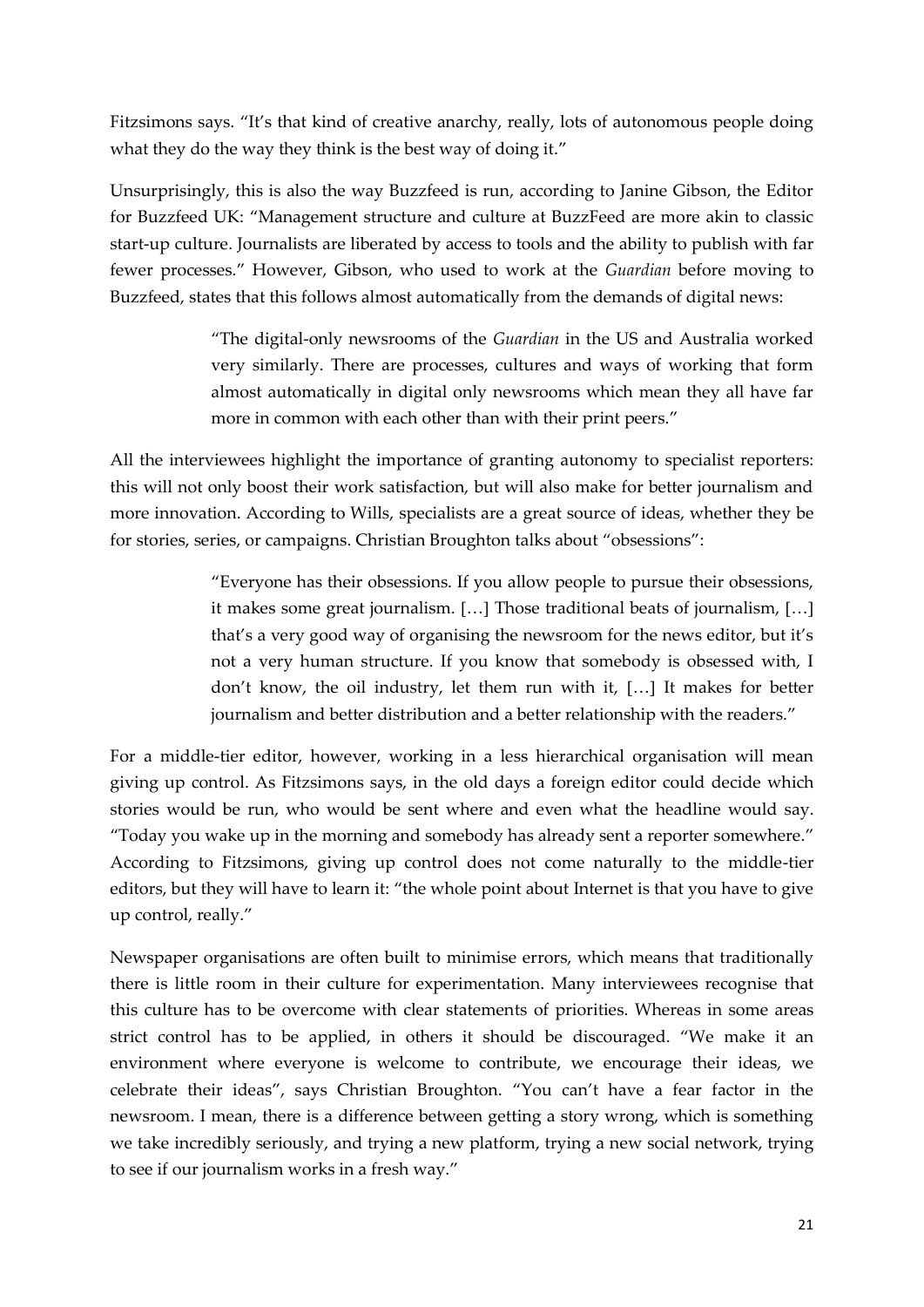### **4.2 Implementing the theory**

In this chapter I will look at what the different solutions that emerge from the analysis of the interviews look like in the light of the theory of the management of creativity and innovation, presented in chapter 3. The theory is thus used to give the analysis more depth, scope, and generalisability. More specifically, I will first see how the solutions reflect Amabile's (1996) three requirements for creativity: 1) expertise, 2) creativity-relevant skills, and 3) intrinsic motivation. Then I will move on to consider them in the light of the five characteristics of a creative workplace, as researched by Amabile and summarised by Küng (2008); lastly, I will briefly discuss how the interviewees understand innovation, since this will give us important insights into the limitations news organisations place upon themselves.

Of Amabile's three requirements for creativity, expertise is most clearly recognised by the interviewees. Doug Wills sets great importance on specialist journalists in coming up with the important ideas; Christian Broughton, head of the now digital-only Independent, talks about fostering the obsessions of the journalists with the aim of producing better journalism; also Buzzfeed seems to put some stress on nurturing journalists' expertise.

Also, there are a lot of references to the importance of motivating journalists and, moreover, motivating them not with money or clicks, but with the quality of journalism. Broughton refers to this when he says that "it's the journalism that matters to the hearts and minds of the newsroom"; for Johnson, it's knowing the *Guardian*'s brand as the one tackling the big, important issues. Jim Waterson, the political editor for Buzzfeed UK, does not see reader numbers as a specifically important issue: on the contrary, his team is working to get big, exclusive stories that would give Buzzfeed "profile" and make it "respected".

Nevertheless, the third of Amabile's requirements, creativity-relevant skills, is absent from the interviews. Though many interviewees highlight the importance of training, and both the *Independent* / the *Evening Standard* and the *Guardian* have extensive training available, the courses referred to seem to concentrate on technical skills.

According to Amabile, "[s]ome creativity-relevant skills [...] depend on personality characteristics. Others, however, may be directly taught through training." (Amabile 1996, 90.) In her studies, she goes into great depth in describing these processes, but for the purposes of this research it will suffice to name the three main categories. First of all, she refers to a cognitive style that is "characterized by a facility in understanding complexities and an ability to break set during problem-solving" (ibid., 88). Secondly, there is "*a work style* conducive to creative production": evidence suggests that this is characterised by a) an ability to concentrate effort and attention for long periods, b) an ability to let go of failed solutions, c) persistence in face of difficulty, and d) a high energy level and hard work. (ibid, 89.)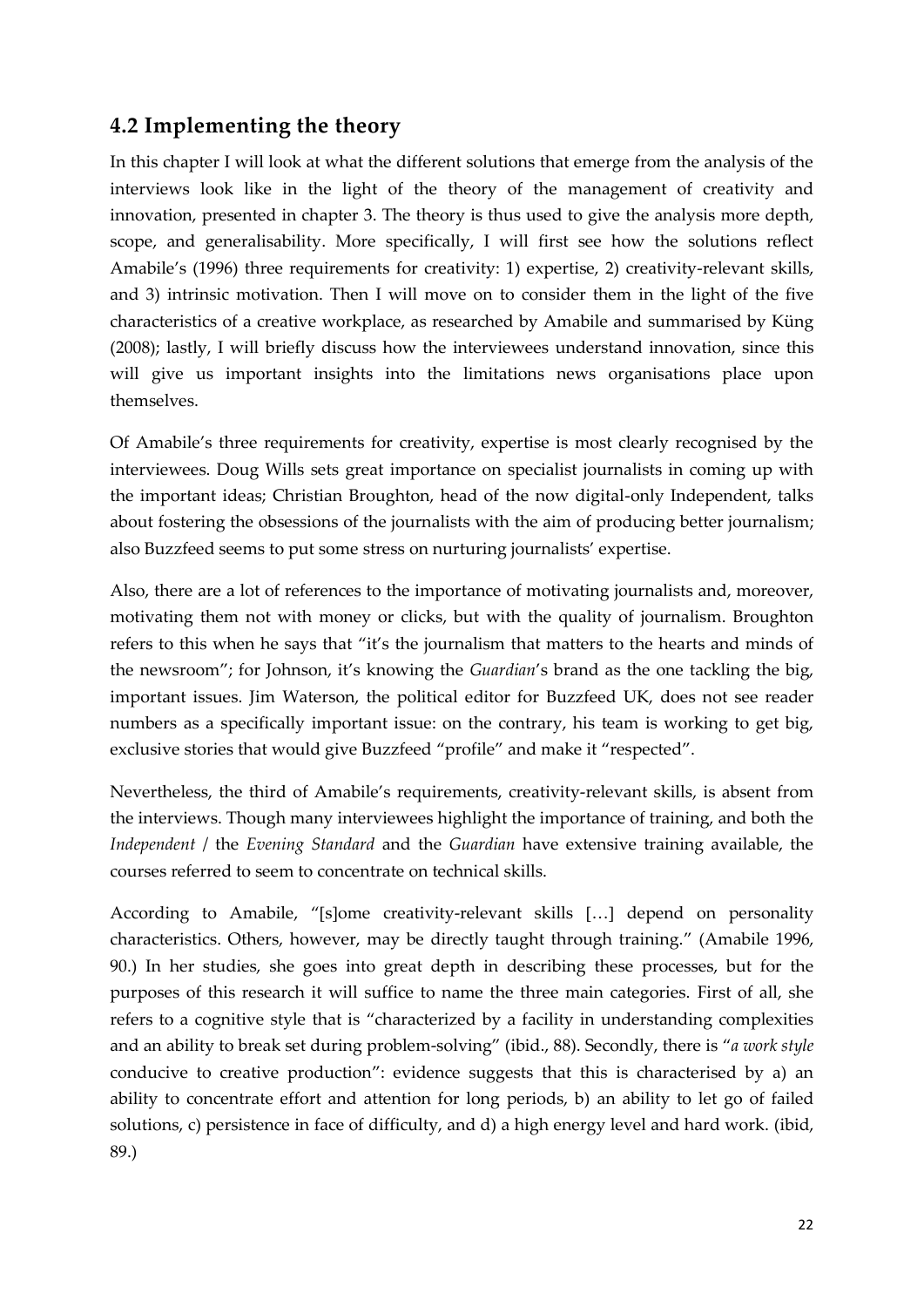These two things, one could argue, are hard to teach through training, or at least would require a long and persistent training that may not be available for employees of a news company. Nevertheless, the third category, knowledge of creativity heuristics, can easily be taught on courses and in workshops. These are "ways of approaching a problem that can lead to set-breaking and novel ideas" (ibid, 89), and they can be either unconscious ways of working or tools of thinking applied consciously. Amabile does not give an exhaustive list of creativity heuristics, but as an example refers to heuristics developed by other theorists, like trying counterintuitive solutions or "making the familiar strange". For a newsroom aiming for more creativity, training journalists in creativity workshops could be a worthwhile thing to do.

As presented in chapter 3, the five main characteristics of a creative workplace, according to research by Amabile referenced by Küng (2008, 151), are 1) encouragement, 2) challenge, 3) autonomy, 4) resources, and 5) diversity and open communication.

From the analysis of the interviews it could be seen that newsroom managers take encouragement seriously. Most interviewees would bring up the idea of celebrating the successes and failures of the teams, and, furthermore, the importance of not scolding the journalists for things deemed to be of lesser importance. Challenge was also mentioned often: Christian Broughton, for instance, mentioned that journalists "like interesting challenges." The whole digital transformation was seen by most not so much as a problem but as a challenge. The third point, autonomy, also came up often as an almost naturally occurring characteristic of a digital-only news team.

The question of resources is clearly a tough one for news organisations. The number of journalists in legacy organisations has been diminishing, and, consequently, both the legacy organisations in this research were going through downsizing at the time of the interviews. Clearly this is not an easy time to demand that news organisations allocate more resources and time for innovation. Nevertheless, in most news organisations it is common practice to take a journalist off rotation when they have a brilliant idea that will need more time, and this practice also came up in the interviews.

Openness of communication also came up in the discussions with the people who worked or had worked at the *Guardian*: it was seen as contributing to the organisation's ability to change. However, not one of the interviewees mentioned team composition or diversity in the newsroom as an issue, though according to Amabile team composition should favour diversity. This could be seen as inconsequential, but, according to a survey conducted in December 2015, British newsrooms are very homogeneous. The study found that 94% of journalists in the UK are white, while the proportion of whites in the whole workforce is 87%; that all major religions except for Judaism and Buddhism are under-represented; that journalism is becoming more and more a profession for the educated middle class; and that though women make up the bigger part of the profession, the majority of editors are men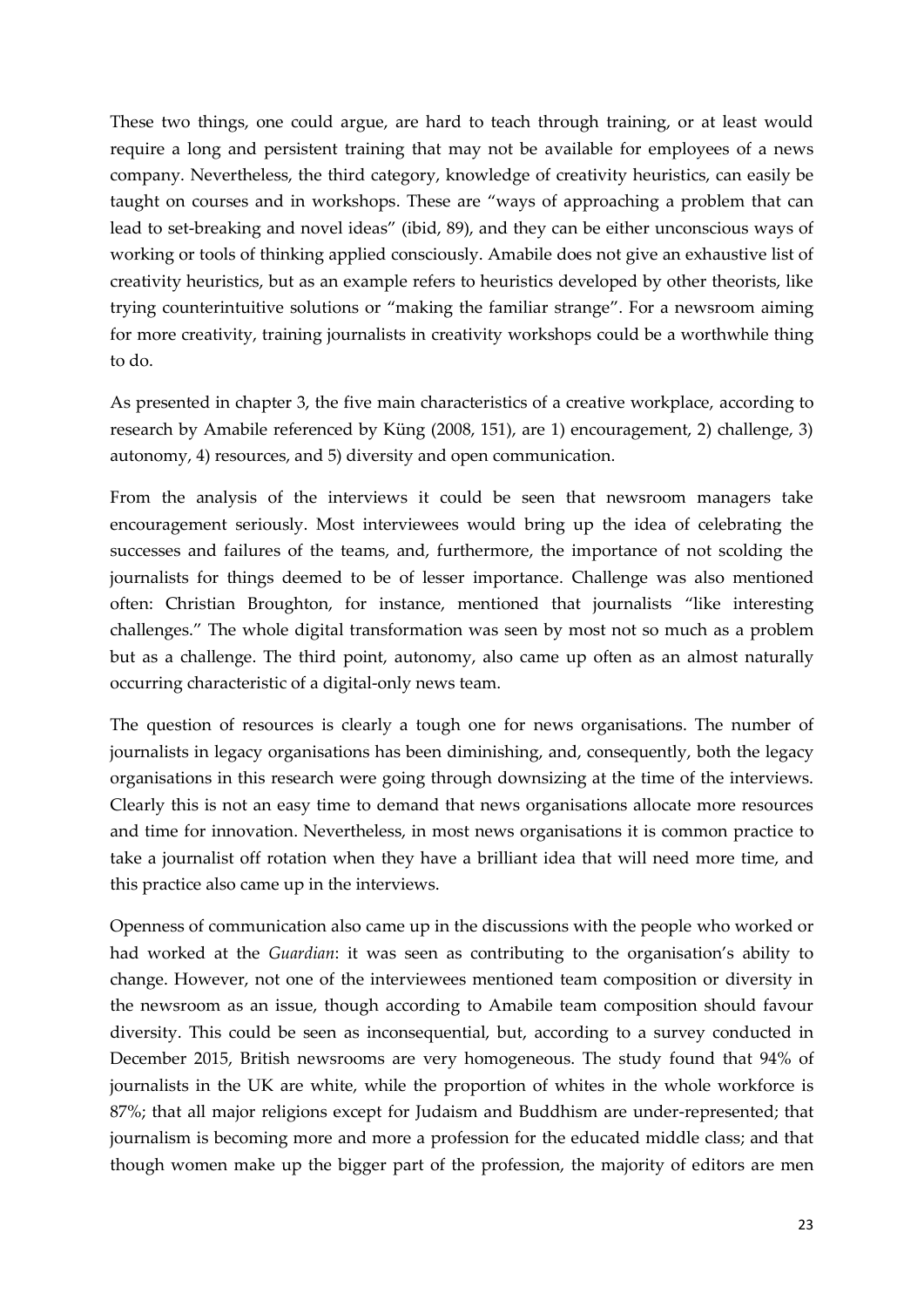(Williams 2016). We can only guess how this homogeneity affects the British newsrooms' ability to innovate.

Furthermore, it is worthwhile to pay some attention to the way innovation is framed in the interviews. In chapter 3.1 I described how innovations are divided into categories: in the Schumpeterian tradition, these are incremental and radical innovation, and in Christensen's writing, sustaining and disruptive. Most innovation will always be incremental or sustaining, but radical or disruptive innovation is what brings about great change.

All my interviewees framed innovation in terms that limit it to incremental or sustaining innovation. When asked questions about the kinds of innovations that have come up from different teams, or how ideas from the staffers are managed to become innovations, everyone talked about story ideas, formats, series, or the like. Even with the advent of Internet video, everyone was very concentrated on text: the idea of running a podcast or an Internet television show seems too far fetched to come to mind, let alone new products or anything more radical.

It's not inconsequential how innovation is thought of in the newsroom. The market environment of the news media is changing rapidly, and we have already seen how Buzzfeed, a classic disruptor, has been able to take on some of the big news companies on their own turf. More will certainly follow, and thus it is important for the legacy players that they do not set their aims too low. As Küng (2011, 55) writes:

> "[E]stablished media organizations who fear they will be outrun by new players in the digital economy should perhaps remember that hotshot new companies do not have a higher creativity quotient than older ones. They simply place fewer blocks in the way of their people acting on their creative drive and insight. The 'old' media have all the necessary resources to innovate and succeed – they just need to liberate them."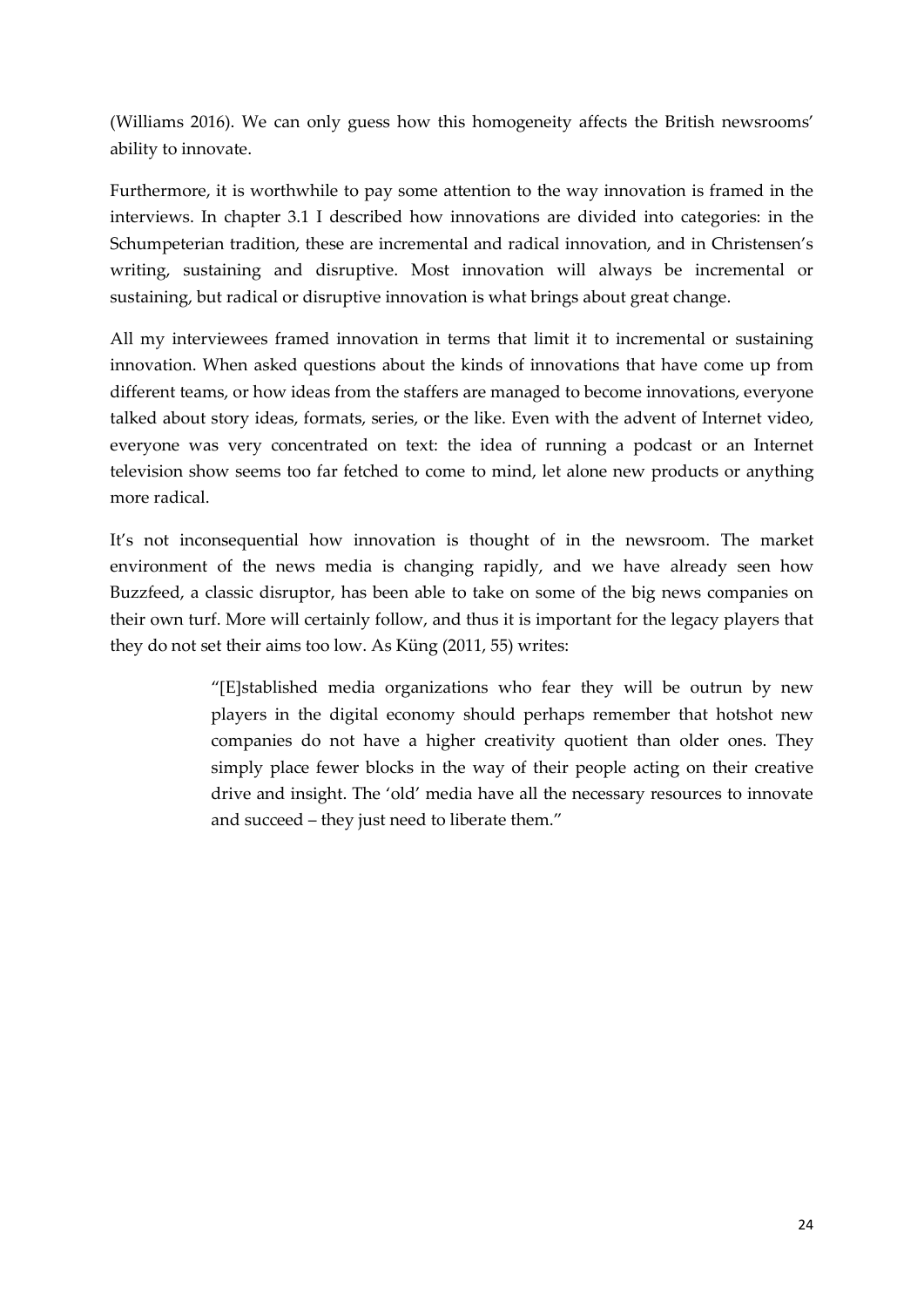# **5. Conclusions**

At the beginning of this paper I set out to find out how running the day to day operation may hinder news organisations' ability to innovate and change. To me, the most striking thing I found out was how we journalists seem to set a cap on our thinking about what we can become. What we are used to doing does not only set restrictions on the way we use our resources, for instance, but more importantly, it seems to limit our imagination.

Granted, it is always difficult to draw conclusions from a sample as small as mine: a handful of interviews with people from just three news organisations. Thus these conclusions should be taken with at least a pinch of salt. Furthermore, the suggestions I am about to present will reflect the views of the people I have interviewed, the culture of their organisations, and their position within those organisations. Moreover, the findings will inevitably be influenced by my own experiences of newsroom management. Though I have tried to come up with suggestions that would have some relevance to people working in different levels of news organisations, they will probably be most relevant to people working in mid-tier management in old newspaper organisations. The suggestions should not be considered to be a one-size-fits-all solution, but a collection of ideas everyone can use to reflect on the way innovation is led in their organisations.

In the introduction I promised to present a list of things a newsroom manager can learn from this paper to overcome the conflict just presented. Following from what was just said, the first item on the list is:

1. **Think bigger.** In a turbulent industry like today's media, threats are many but so are the possibilities. Editors should not think too narrowly about what their organisation's journalism will be.

Nevertheless, the fact that you can try to become anything does not mean you should. It became very evident from both the literature and the interviews that key to finding your place in the new media landscape is knowing, firstly, your strengths and, secondly, knowing your audience. As Paul Johnson of the *Guardian* put it, there's no point in them publishing endless stories on Justin Bieber; instead, the *Guardian* has appointed a full-time immigration correspondent, because "we know there is a lot of interest in this, and we know our brand." Brand carries with it an idea about who your audience is and what you have promised to deliver them. Thus, the second item on the list is:

2. **Know your strengths and know your audience.** In the new media landscape, differentiation is key.

Once you have mastered item two, you are better equipped to tackle the issue of allocating your organisational and personal resources. No matter how big a team you have, and how efficient you yourself are, there are always more stories in the world than you will have time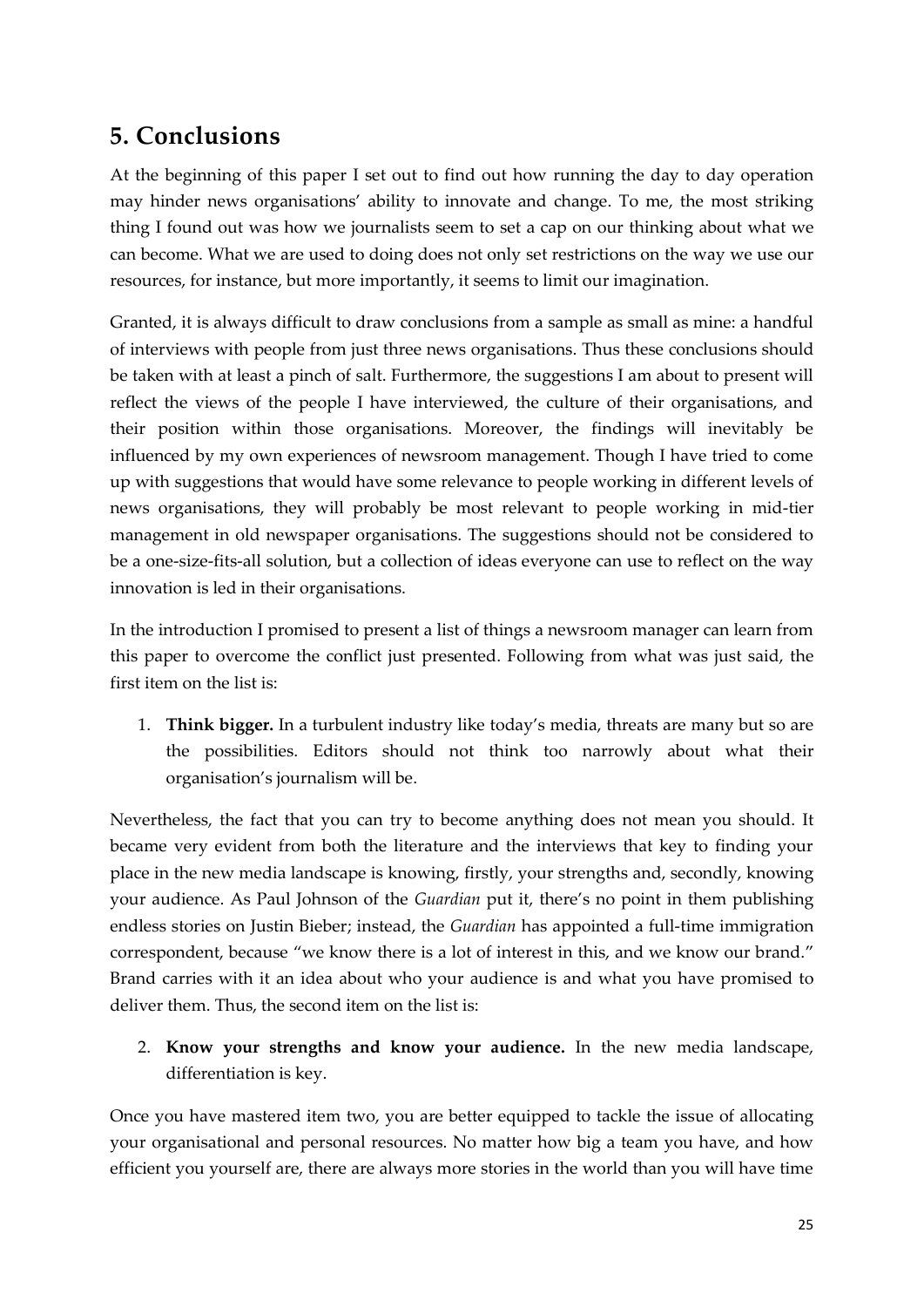to cover, and more new tools to master than you will have time to learn. Thus a newsroom must be willing to leave aside stories it would have covered in the past and platforms it has deemed unimportant. Moreover, on a personal level, editors must be able to choose how they use their energy and time – and also, they must be willing to give up some of the decision-making power they have and trust it in the hands of others. Therefore, the third item on my list is:

3. **Prioritise.** You and your team will not have the resources to innovate and change in case you do not accept that there are things you will have to stop doing – both on a personal and an organisational level.

Furthermore, giving up some of your control may have other benefits. Whereas an old newspaper was produced in an organisation where everyone pretty much followed their given brief, a changing digital news organisation will give its journalists more autonomy. This follows from the needs for creativity, for balancing the editors' workload, and for differentiation. In digital, there is no point for a political correspondent to be pushing the same story everyone else has – they will have to be allowed to follow their creative instincts and their "obsessions", as Christian Broughton put it. Nevertheless, autonomy does not mean anarchy and it needs structures to support it. First of all, to be able to make decisions, autonomous journalists need access to information and tools and the knowledge to use them. Secondly, they need clearly stated goals as to what they are to do with their newly won freedom. Thus:

4. **Understand autonomy.** Give your staffers freedom and respect their expertise, but at the same time help them use that freedom in ways that benefit the goals of the organisation as a whole.

The use of new tools, whether they be analytics tools or distribution platforms or something else, creates a need for constant training of the journalistic staff. Moreover, training is imperative to cultivate a culture where learning new skills in encouraged and expected. To me it was somewhat troubling that most people I interviewed, in both legacy and clean sheet organisations, would trust that their journalists are intrinsically interested in learning new things, and if they are not, at least the Millenials recruited after they are laid off will be. I believe that journalists, like all people, are prone to falling into the comfort of repeating what they already know, and therefore it is important that newsroom managers consciously try to create a culture of learning and progress. Also, it will be beneficial to consider a broad range of capabilities a journalist may need to learn these days: creativity-relevant skills Amabile mentions are one example, time management skills that editors should need to learn, according to Sheila Fitzsimons, are another. The best thing would be to take a personal interest and responsibility for the progress your staffers are making, and thus the fifth item on my list reads: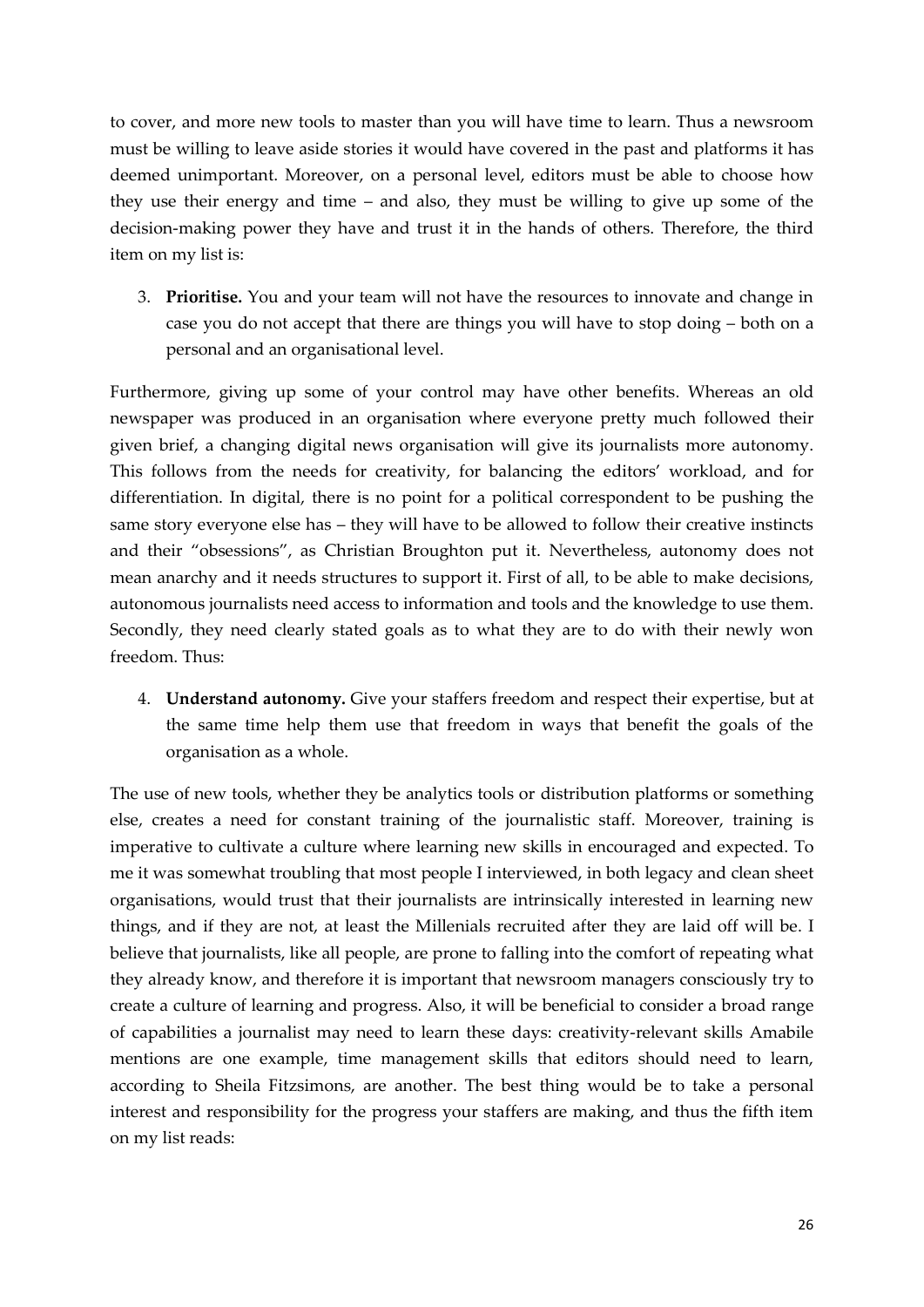5. **Take an interest in your staffers' progress.** You should create an atmosphere of progress, try to bring everyone along and help them apply their skills and creativity in the new ecology of news.

Lastly, very few of the things mentioned matter at all if the journalists do not know what you expect from them. Thus, it is very important that newsroom managers pay more attention to communication. The message sent has to be clear and simple and it has to be repeated time after time – as Sheila Fitzsimons puts it, "it's relentless communication about what matters and why". And not only is it important that editors really concentrate on the way they communicate their message, they will also have to learn to listen to messages from others, and to facilitate the communication between different parts of the organisation. To a large extent, innovation and creativity reside in the liminal spaces between departments, and thus editors will have to be there to encourage encounters in these spaces and to take up on ideas thus produced. Furthermore, communication is paramount to speed, something that is also important for digital news organisations. So the sixth and final item on my list is:

6. **Simplify, communicate, listen, repeat.** Being innovative and effective at the same time does not work without having clear goals, and even the clearest of goals don't work if they are not communicated effectively. Moreover, it is not enough that vertical communication works, newsroom managers will have to make sure communication also functions horizontally. This demands skills a newspaper manager probably never had.

This research is a rather superficial take on a wide and complicated issue, and it raises many questions that would require further research. For instance, it would be interesting to learn more about the way innovation is framed in newsroom managers' thinking. Is it true that it is seen in such a limited fashion as my research suggests? What consequences does this have? And the question about training is another, very concrete one: is it useful to train journalists in new technical capabilities each time a new demand comes along, or should news organisation take another kind of approach into what they think journalists should learn? Is enough being done to ensure that journalists feel like they should and can learn new things? Unfortunately, these questions are out of the scope of this research, but I welcome anyone to take them on, if they wish.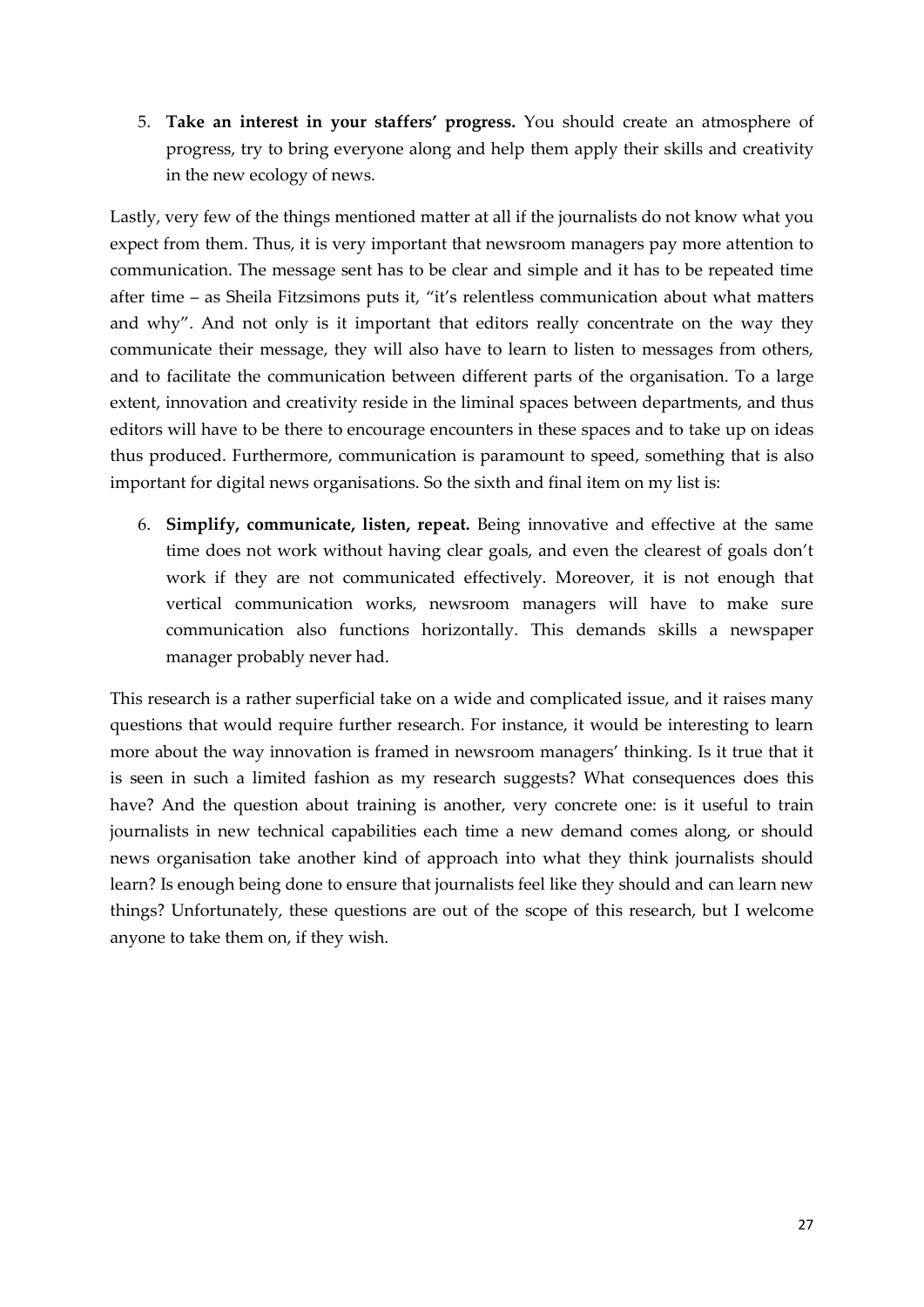## **List of interviews in chronological order**

Chris Blackhurst, columnist, former editor of the *Independent*. Interviewed on the phone 26 November 2015.

Sheila Fitzsimons, formerly executive director for transformation at the *Guardian*. Interviewed on the phone 30 November 2015.

Janine Gibson, editor for Buzzfeed UK. Email interview 10 December 2015.

Doug Wills, managing editor for the *Independent* and the *Evening Standard*. Interviewed 16 December 2015.

Paul Johnson, managing editor for the *Guardian*. Interviewed 12 January 2016.

Jim Waterson, political editor for Buzzfeed UK. Interviewed on the phone 11 March 2016.

Christian Broughton, Editor for Independent Digital. Interviewed on the phone 18 March 2016.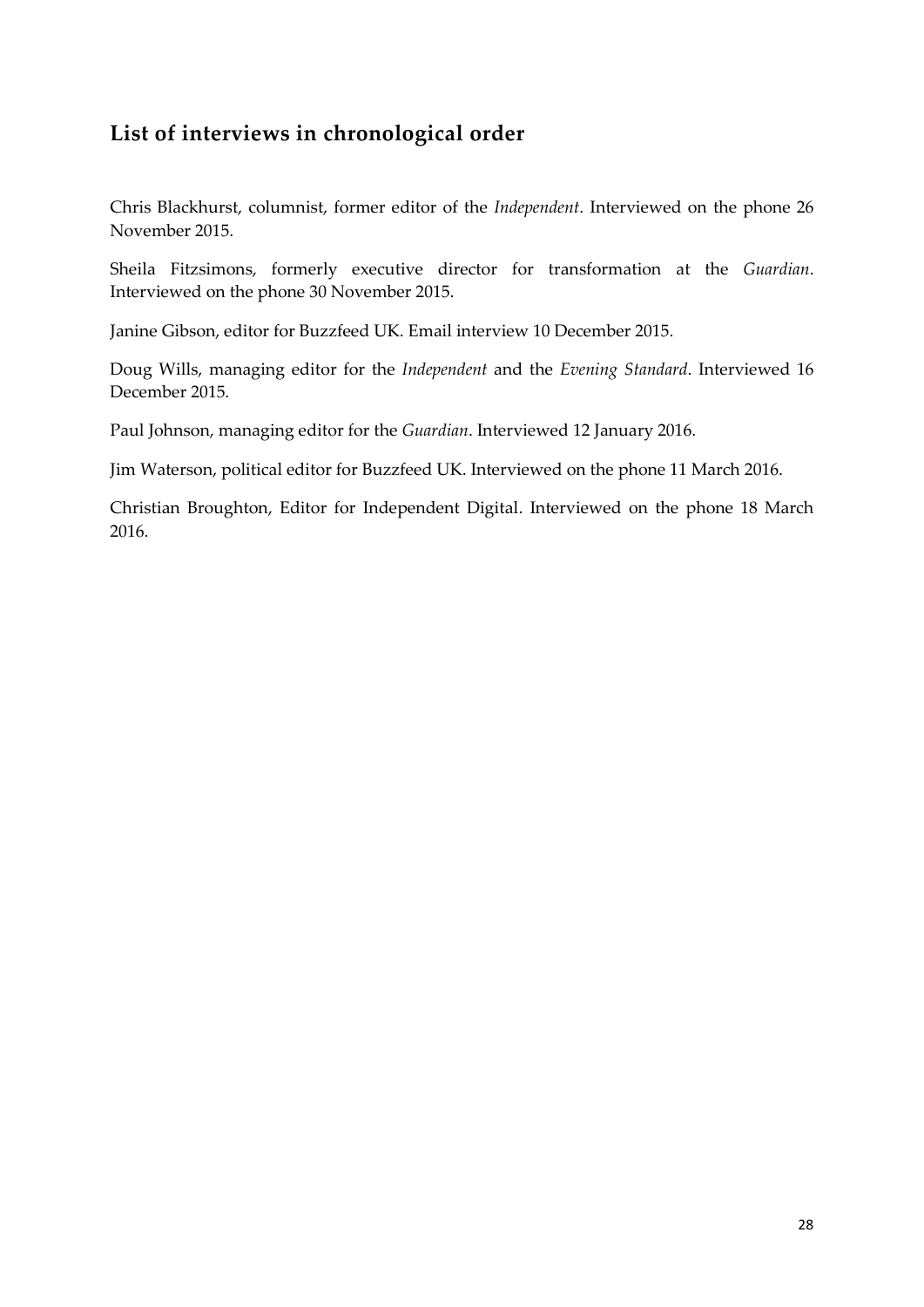## **Bibliography**

Amabile, T. M. (1996). *Creativity in Context.* Chicago: Westview Press.

Amabile, T. M. & Conti, R. (1995). What downsizing does to creativity. *Leadership in Action*, Vol. 15, No. 3, 1–6. Retrieved 13 April 2016 from http://onlinelibrary.wiley.com/doi/10.1002/lia.4070150301/pdf

ASNE Newsroom Census (2015). American Society of Newsroom Editors 28 June 2015. Retrieved 13 April 2016 from http://asne.org/content.asp?pl=140&sl=129&contentid=129

Baumann, S. (2013). Adapting to the Brave New World: Innovative Organisational Strategies for Media Companies. In Storsul, T. & Krumsvik, A. H. (Eds.), *Media Innovation: A Multidisciplinary Study of Change* (pp. 77–92), Göteborg: Nordicom.

Christensen, C. M. (2011). *The Innovator's Dilemma. The Revolutionary Book That Will Change the Way You Do Business.* New York: Harper Business.

Christensen, C. M., Skok, D. & Allworth, J. (2012). Breaking News: Mastering the Art of Disruptive Innovation in Journalism. *Nieman Reports,* Fall 2012. Cambridge: Nieman Foundation at Harvard University. Retrieved 13 April 2013 from http://www.nieman.harvard.edu/reports/article/102798/BreakingNews.aspx

Deuze, M. (2011). Preface to Deuze, M. (Ed.) (2011). *Managing Media Work* (pp. ix-xii). Thousand Oaks: Sage Publications.

Digital Media Report (2015). Reuters Institute for the Study of Journalism. Retrieved 13 April 2016 from http://www.digitalnewsreport.org/survey/2015/united-kingdom-2015/

Dogruel, L. (2013). Opening the Black Box. The Conceptualising of Media Innovation. In Storsul, T. & Krumsvik. A. H. (Eds.). *Media Innovation: A Multidisciplinary Study of* Change (pp. 29-43). Göteborg: Nordicom.

Hamel, G. (2007). *The Future of Management*. Boston: Harvard Business School Press.

Hellman, H. & Nieminen, H. (2015). Mediayhtiönä yhteiskunnassa. The media company as a part of the society. In Malmelin & Villi (Eds.). *Mediajohtaminen. Näkökulmia uudistuvaan media-alaan. Media Management. Perspectives into the renewing media industry.* Helsinki: Gaudeamus.

Koljonen, K. (2013). *Seuraa johtajaa! Väliportaan päällikkötoimittajien muuttuvat roolit. Follow the*  Leader! The Changing Roles of Middle-tier Editors. *J* Tampere: Tampere University Press.

Küng, L. (2008). *Strategic Management in the Media. Theory to Practice*. London: Sage.

Küng, L. (2011). Managing Strategy and Maximizing Innovation in Media Organizations. In Deuze, M. (Ed.). *Managing Media Work* (pp. 43–56). Thousand Oaks: Sage Publications.

Küng, L. (2013). Innovation, Technology and Organisational Change: Legacy Media's Big Challenges. Introduction to Storsul, T. & Krumsvik. A. H. (Eds.). *Media Innovations: A Multidisciplinary Study of Change*. Göteborg: Nordicom.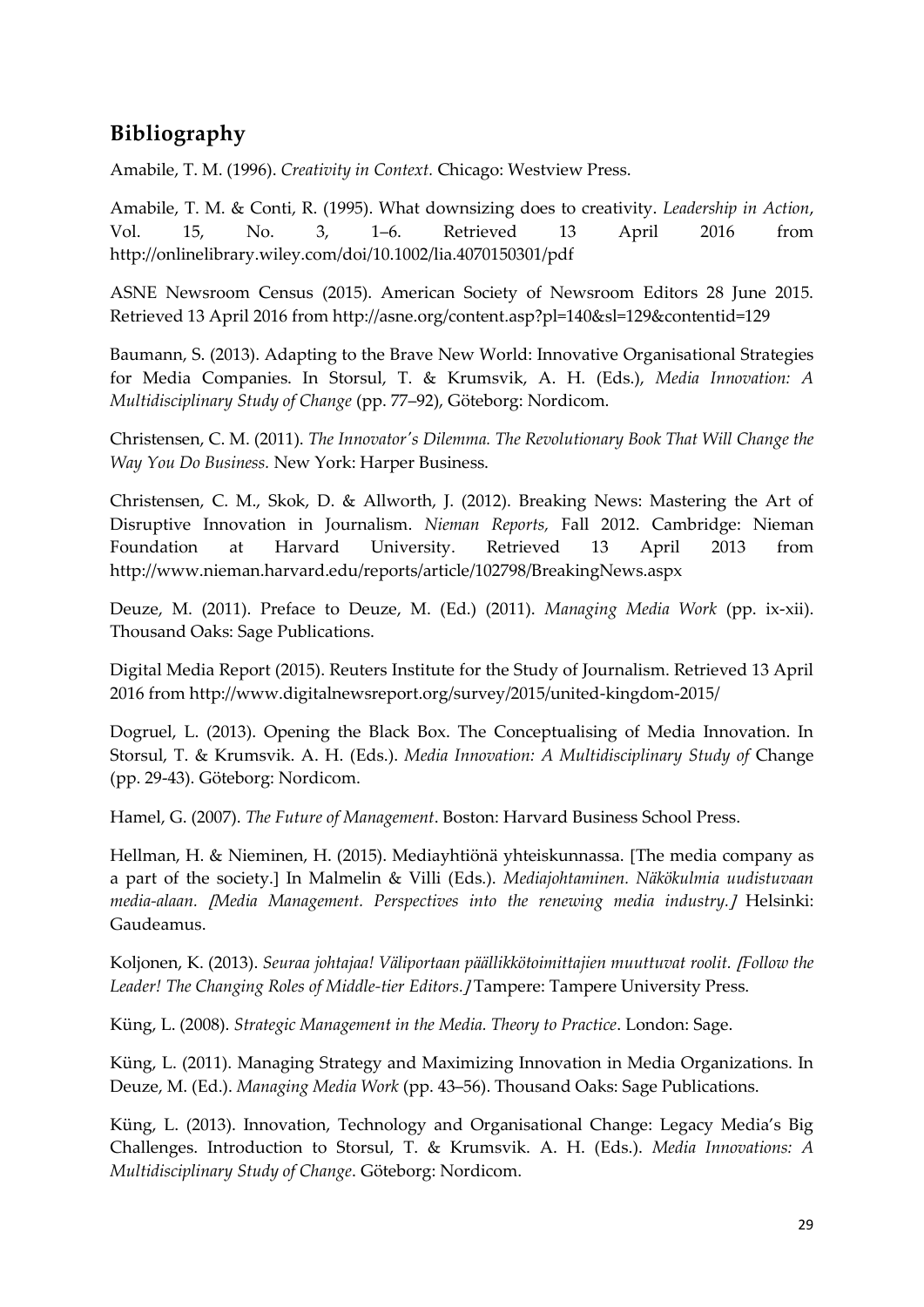Labour Force Survey (LFS) 2015, 2013, 2007. Office of National Statistics. Retrieved 13 April 2016 from http://www.ons.gov.uk/ons/rel/lms/labour-force-survey-employment-status-byoccupation/index.html

Lampel, J. et al (2000). Balancing Act: Learning from Organizing Practices in Cultural Industries. In *Organization Science*, Vol. 11, No. 3, May–June 2000, pp. 263–269. Retrieved 13 April 2016 **from** http://ezproxyprd.bodleian.ox.ac.uk:2179/ehost/pdfviewer/pdfviewer?sid=f92943d0-2710-41a3-a629- 4850640f0104%40sessionmgr114&vid=1&hid=105

MacKenzie, E. (2016). The Guardian Considering Putting Some Content Behind Paid Membership. *B&T* 17 March 2016. Retrieved 13 April 2016 from http://www.bandt.com.au/media/the-guardian-in-discussions-to-put-some-content-behindpaid-memberships

Malmelin, N. (2015a). Mediajohtaminen oppialana. [Media Management as a Practice.] In Malmelin & Villi (Eds.). *Mediajohtaminen. Näkökulmia uudistuvaan media-alaan. Media Management. Perspectives into the renewing media industry.* Helsinki: Gaudeamus.

Malmelin, N. (2015b). Mediajohtaminen muutoksessa. Media management in transition. In Malmelin & Villi (Eds.). *Mediajohtaminen. Näkökulmia uudistuvaan media-alaan. Media Management. Perspectives into the renewing media industry.* Helsinki: Gaudeamus.

Mierzejewska, B. I. (2011). Media Management in Theory and Practice. In Deuze, M. (Ed.). *Managing Media Work* (pp. 13–30). Thousand Oaks: Sage Publications.

Newman, N. (2015): Media, Journalism and Technology Predictions 2015. Newsworks. Retrieved 13 April 2016 from http://www.newsworks.org.uk/write/MediaUploads/2015%20Research%20Planning/Platfor ms/Journalism,\_media\_and\_technology\_predictions\_2015.pdf

Picard, R. G. (2011). *Economics and Financing of Media Companies.* 2 nd edition. New York: Fordham University Press.

Ponsford, D. (2016a). National press ABCs: Cut-price Star closes on Mirror, bulks grow Times, Indy bows out at 39,000 sales. *Press Gazette* 18 March 2016. Retrieved 13 April 2016 from http://www.pressgazette.co.uk/national-press-abcs-cut-price-star-closes-mirror-bulksgrow-times-indy-bows-out-40000-sales

Ponsford, D. (2016b). Guardian editor Katharine Viner says plan is to 'get readers paying for it', but rules out online paywall. *Press Gazette* 1 March 2016. Retrieven 13 April 2016 from http://www.pressgazette.co.uk/guardian-editor-katharine-viner-says-plan-get-readerspaying-it-rules-out-online-paywall

Schumpeter, J. (2012/1948). *Capitalism, Socialism and Democracy*. eBook. Start Publishing.

Sillito, D. (2016). Independent to cease as print edition. BBC.co.uk 12 February 2016. Retrieved 13 April 2016 from http://www.bbc.co.uk/news/uk-35561145

Statistics Finland (2015). Työssäkäntitilasto [Labour Force Statistics]. Email from info@stat.fi 17 November 2015.